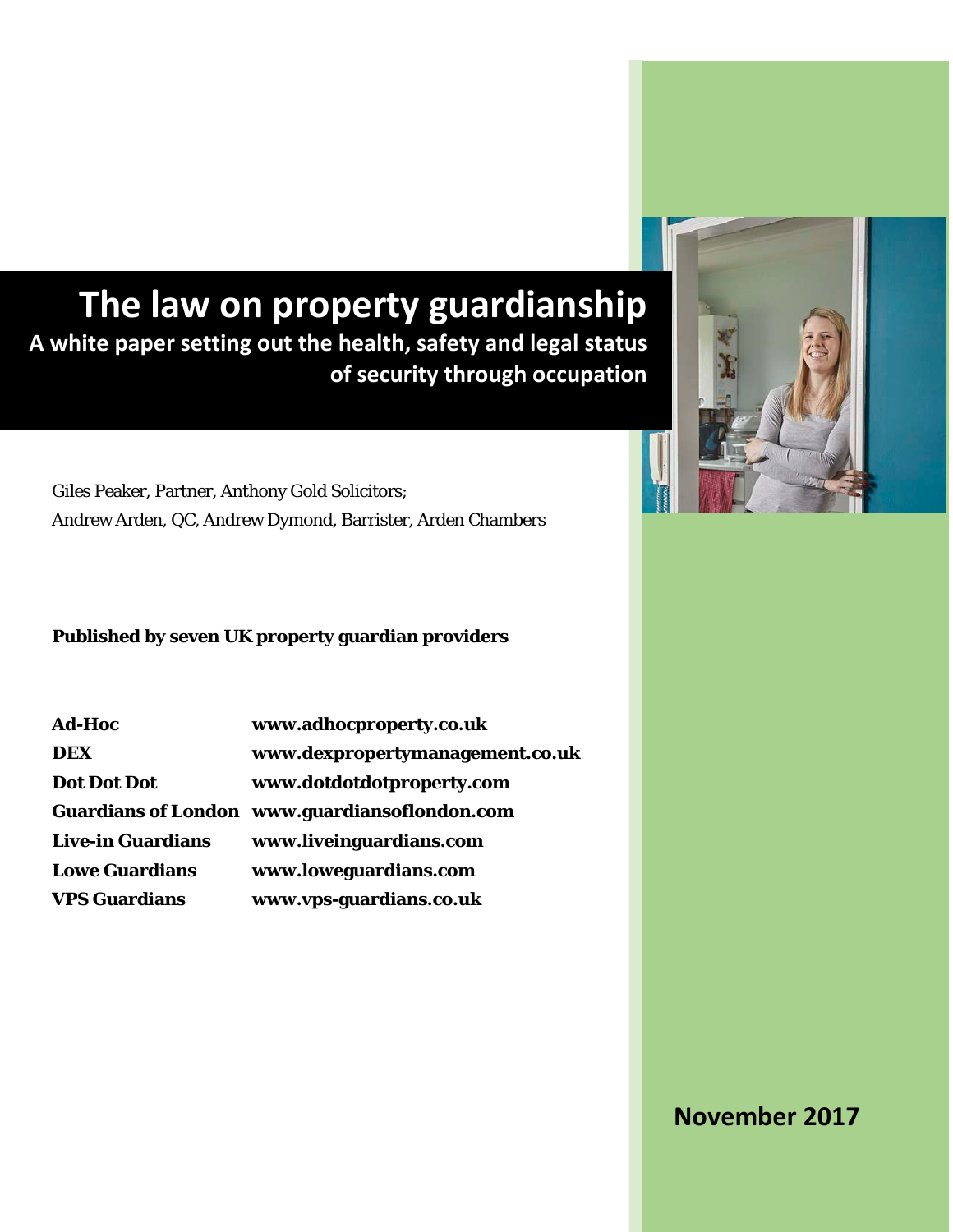## **Scope of this document**

This document sets out the general legal position on Property Guardians and Property Guardian Companies in respect of:

- 1. Legal status of occupation
- 2. Summary of rights of assured shorthold tenants
- 3. Termination of licences
- 4. Guardian Company obligations in relation to health and safety and property conditions
- 5. HMO licensing and regulation
- 6. Criminal record checks and Right to Rent obligations

The document does not address such issues as council tax/business rates, insurance obligations, planning, contractual issues or other company or other commercial law that may apply to Guardian Companies. Its focus is wholly on the obligations raised by occupation of a property by Guardians. The general legal position is stated as of November 2017.

## **1. Legal Status of Property Guardians and Guardian Companies**

## **1.1 Introduction**

The term 'Property Guardian' is not a legal term of art: it has no statutory definition. The name derives from a particular business model, under which a Guardian Company provides on-site security to a property owner (whether a freeholder or leaseholder) for a property which is temporarily vacant by granting rights to people ('Guardians') to live in it.

The property is usually commercial, but Guardian Companies also provide this service in relation to residential accommodation. The property may be vacant for any number of reasons. Common examples are where an owner intends to redevelop the property and is awaiting the grant of planning permission and/or commencement of building works, and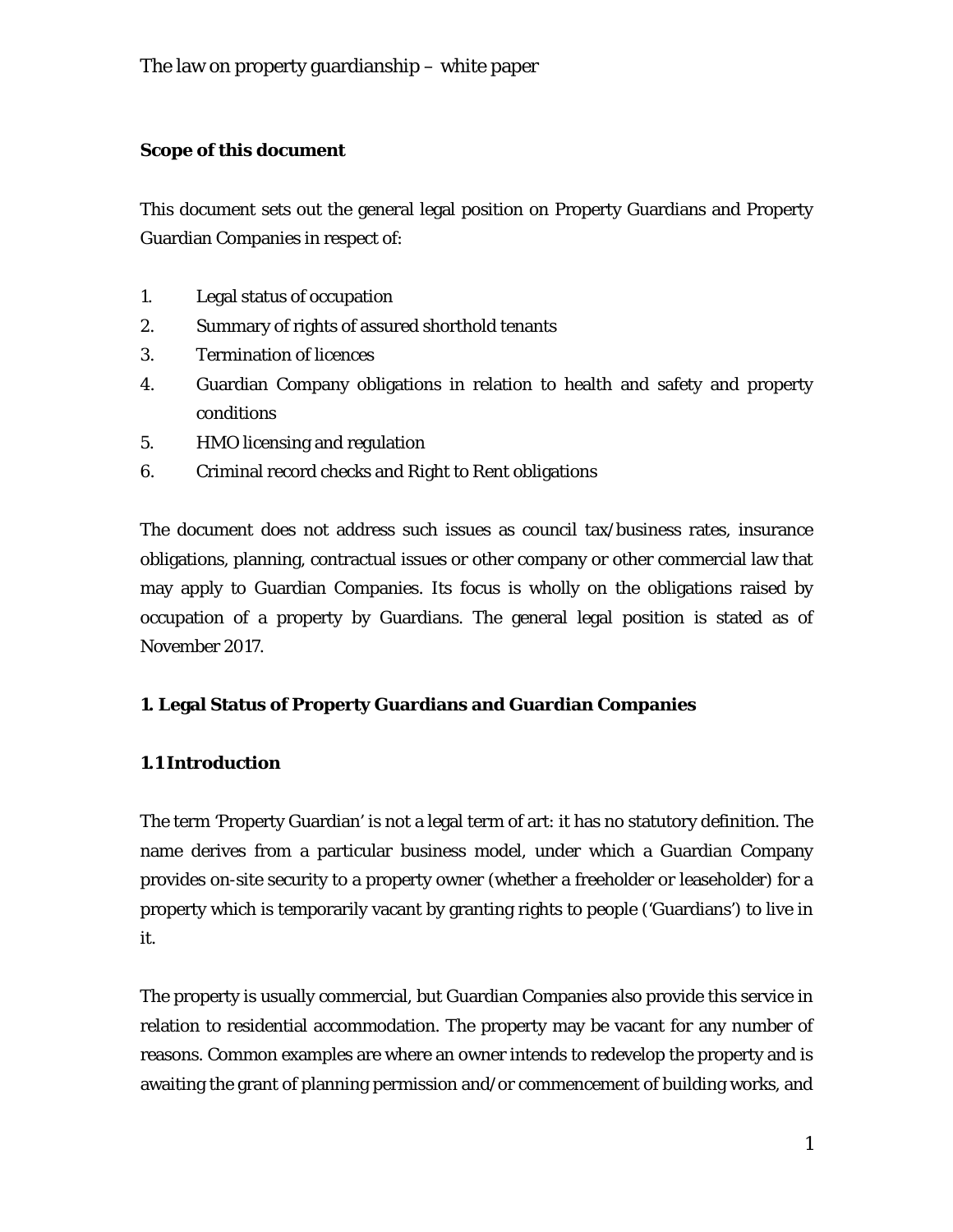where a commercial property is being marketed for a new tenant or a new tenancy has been granted but the tenant has yet to move in. Accordingly, although the time during which the property may be occupied by Guardians will often be uncertain, their occupation is on an interim basis pending a more permanent use of the property. The presence of the Guardians is intended to deter squatters and vandals and to maintain the condition of the property by ensuring that the owner is notified immediately of any deterioration, *e.g.* leaks or storm damage.

The nature of the relationship between the property owner and the Guardian Company is governed by the terms of the contract between them. It would be possible for the parties to enter into an agency agreement under which the Guardian Company provides the service on behalf of the property owner although this is not done in practice. By far the most common form of agreement is a commercial licence granted by the owner to the Guardian Company, although some Guardian Companies are granted leases (usually for a short term).

The Guardian Company in turn grants rights to the Guardians to reside in the property. Although some Guardian Companies grant tenancies to Guardians, it is much more usual for Guardians to be granted licences to occupy the property. Whether an agreement grants a licence or a tenancy is not determined by the labels that the parties attach to it: *Street v Mountford* [1985] AC 809. The courts look to the substance of the agreement and will not uphold an agreement to be a licence if it is a sham or a pretence: *Street v Mountford*; *Antoniades v Villiers*; *A-G Securities v Vaughan* [1990] AC 417, HL. The distinction between a tenancy and a licence is significant: Guardians who are tenants are assured shorthold tenants under the Housing Act 1988 and have more security of tenure than licensees.

The distinction is not, however, clear-cut or easy to define or describe; ultimately, each case will turn on its own facts, bearing in mind that it is the facts which will be determinative, not what an agreement may claim or state are the facts. This is particularly important as the courts are astute to identify arrangements which are really tenancies, but which have been described as licences, in order to avoid the greater security, bearing especially in mind the difficulty occupiers have finding accommodation and the extent to which they lack bargaining power and are therefore vulnerable.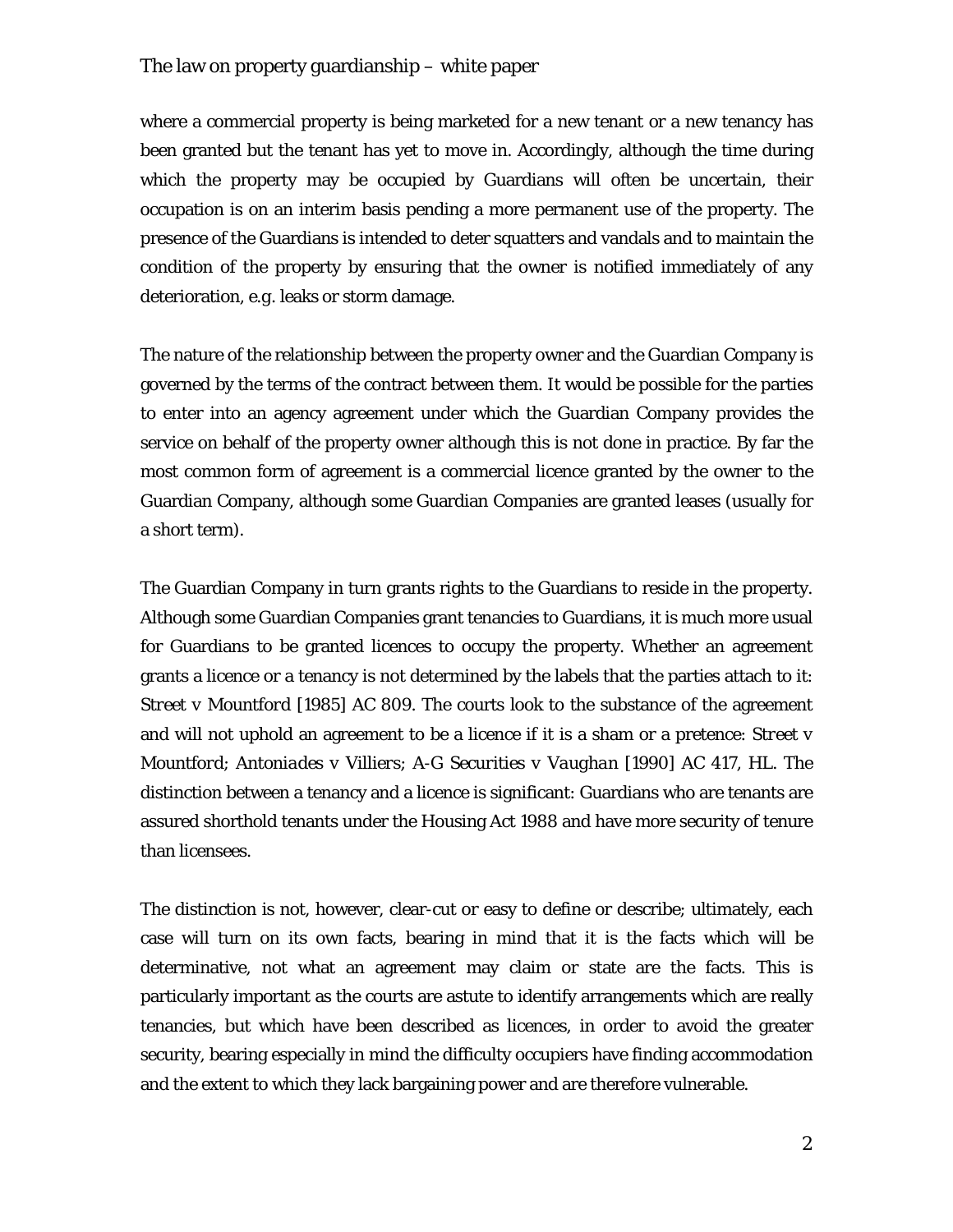#### **1.2 Status of Guardian Occupation – Licence or tenancy**

In *Street v Mountford*, three hallmarks of a tenancy were identified: exclusive possession, payment and a term (*i.e.* an agreement that the right of occupation will last for a specified term or is to be referable to an ongoing period, *e.g.* weekly or monthly). It was, however, recognised that there may be other, surrounding circumstances which suggest that the relationship is other than tenancy, *e.g.* occupation under a contract for sale, occupation by an employee or occupation by the holder of an office.

In these cases, there will always be a rent, and there will be some kind of period, whether a fixed period agreed at the beginning or a weekly or monthly arrangement. The relevant issues are therefore whether the occupier has exclusive possession and, even if he or she does so, whether the surrounding circumstances suggest that the relationship is not one of tenancy. There is an element to which these criteria interact, *i.e.* although an occupier appears to enjoy exclusive possession, the surrounding circumstances may mean that he or she is not a tenant, which would mean that, however much the occupier enjoys it in practice, he or she does not have it as a matter of law.

#### **1.2.1 Surrounding Circumstances**

It is useful to take this first, as if it is clear that surrounding circumstances mean that there will be no tenancy, it will be unnecessary to consider exclusive possession. That does not mean that this is itself an easy discussion, in particular because the business model does involve the Guardian making a payment. Were the Guardian's occupation to be free of charge, it would be highly likely to be considered a licence, even if not an employee or any kind of well-established "office". At the other extreme, if the Guardian is paying a significant sum (even if less than the market rent), and is occupying the whole or most of the property in question, there is no obvious reason why this should not be considered a tenancy, even if the occupation is expected to be relatively temporary (as many tenancies are). If the Guardian is - or the Guardians between them are - occupying a small part of the property in question, at what is a relatively low rent even for that part, then, while the possibility of a finding of tenancy of that part cannot be ruled out, the surrounding circumstances may be such as to suggest that the relationship is primarily referable to the need to protect the premises and the tasks involved in doing so, so that it is not a tenancy.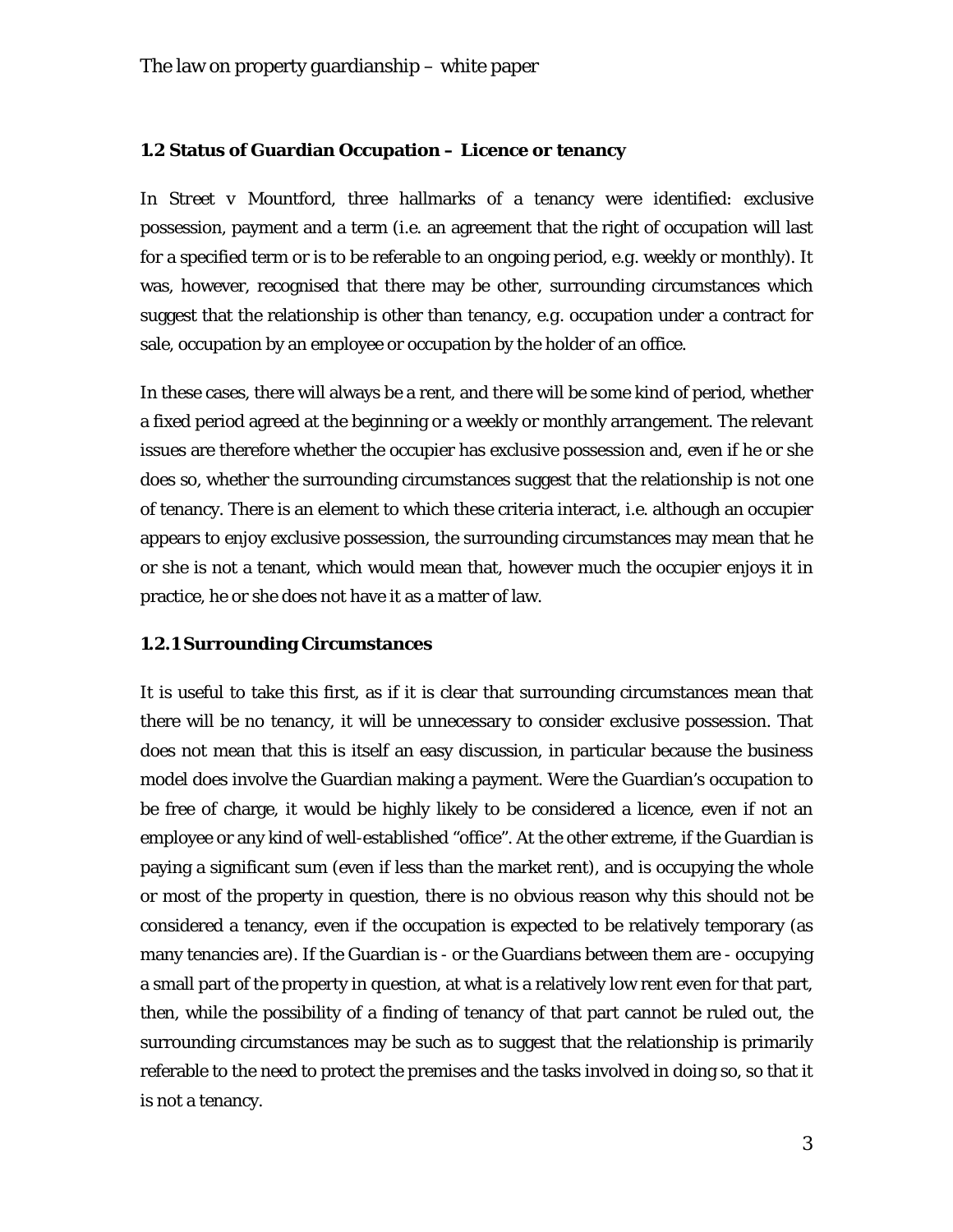#### **1.2.2 Exclusive possession and unrestricted access**

In practice, the key issue remains whether the occupier has 'exclusive possession'. An occupier has exclusive possession if the agreement conveys the right to use the property to the exclusion of all others including the landlord (or anyone else the landlord claims to try to let in). Exclusive possession is not lost where the landlord retains some right to visit the property, *e.g.* to inspect for disrepair, or whether the tenant is treating the property properly, or even for the purpose of showing it to new tenants. Indeed, the inclusion of an express reservation of a right to enter for limited purposes or at particular times tends to confirm that exclusive possession has been granted (as it would be unnecessary if the occupier did not have exclusive possession): *Street v Mountford*. Where, however, the person who grants the right of occupation retains unrestricted access to the property, exclusive possession will not have been given to the occupier and the agreement will be a licence rather than a tenancy.

Much of the case law on the distinction between a tenant and a licensee has focussed on the situation where the licensor provides services to the occupiers which requires the licensor to have unrestricted access to the property. While the provision of services is not necessarily inconsistent with the grant of a tenancy, where the provision of those services means that the owner (or his employees) need to go into and out of the occupier's rooms at the owner's convenience and without the occupier being there to let the owner in, the owner will have unrestricted access to the property and the agreement will be a licence: *Crancour Ltd v Da Silvaesa* (1986) 18 HLR 265, CA. A relatively low level of attendance or service has been held sufficient to negate a grant of exclusive possession: see *Huwlyer v Ruddy* (1995) 28 HLR 550, in which the Court of Appeal held that an agreement was a licence where the services consisted of room cleaning and a change of bed linen on a weekly basis, which took about 20 minutes each week. Access for the provision of services is unlikely to be significant in the context of Property Guardians, as it would be most unusual for a Guardian Company to provide such services.

#### **1.2.3 Sharing agreements – non-exclusive occupation**

In addition, where there is a number of occupiers, they may be licensees because they occupy under "non-exclusive occupation agreements". Under such an arrangment, the owner enters into a serious of separate contracts with each occupier, granting to each the right to use the property in common with others, but not to use a particular part of the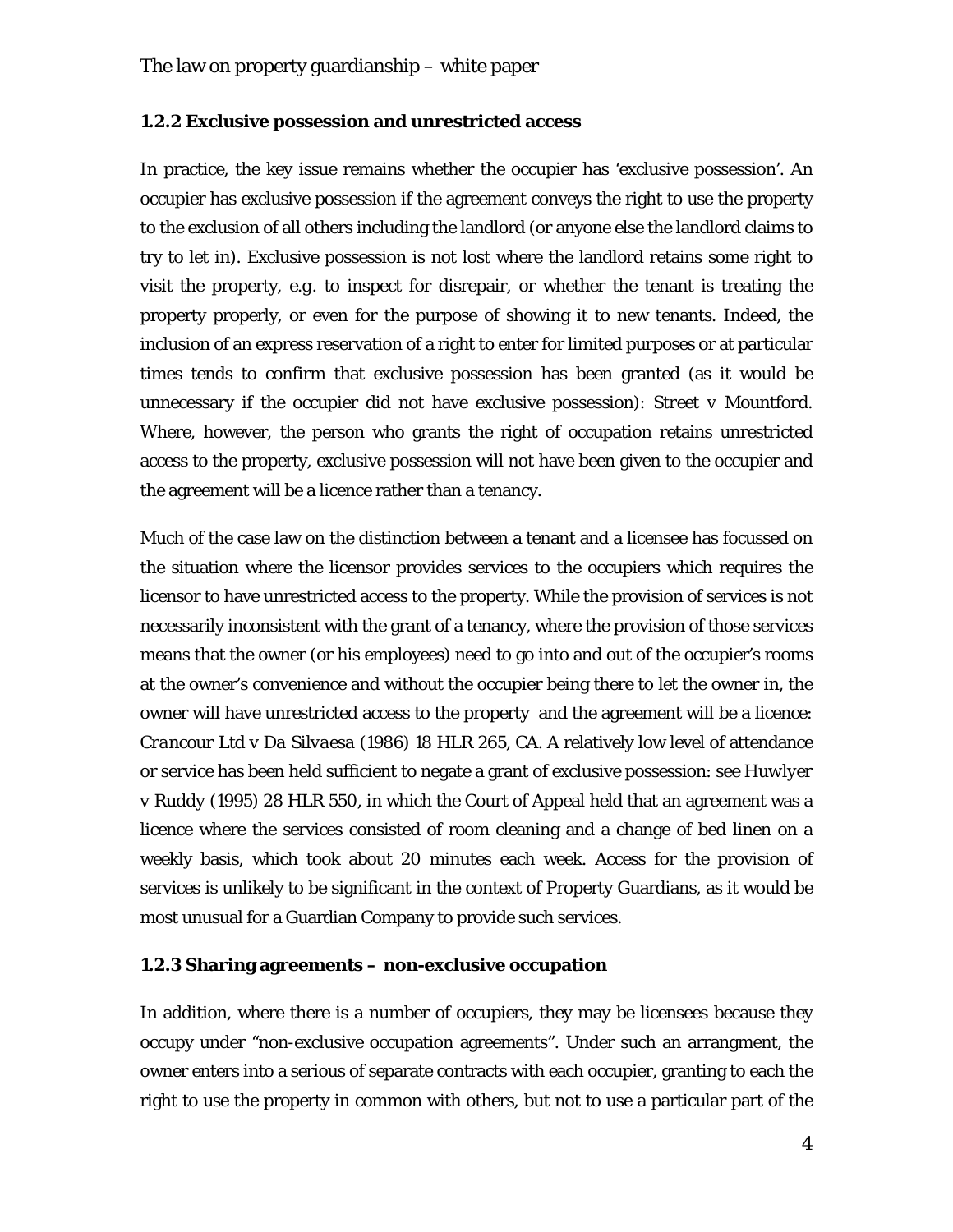property. If genuine, such agreements avoid the possibility of any occupier asserting that he or she has a tenancy of part of premises and also prevents the occupiers as a group from asserting that they have a joint tenancy of the whole property: *Antoniades v Villiers*; *A-G Securities v Vaughan* [1990] AC 417, HL.

The courts scrutinise such agreements with care to determine whether they are genuine. All the circumstances are relevant, including the relationship between the occupiers before they approached the landlord, the negotiations that led to the agreement and, in so far as the agreements may not reflect the true nature of the arrangement, the way in which the property is occupied once the occupiers have moved in. If the reality is that the occupiers are to use the property as a home together, paying a rent for it, then the arrangement will be construed as a (joint) tenancy, irrespective of the label given to the agreement.

In the context of Property Guardians, there may well be occasions where non-exclusive occupation agreements will be held to be genuine. Accordingly, if a number of Guardians who do not know each other are granted individual agreements giving each a right to occupy the property as a whole, without allocating a particular room to each of them, and requiring them to share the property with other Guardians, it is highly likely that the Guardians would be licensees.

#### **1.2.4 Right to move occupier from room to room**

An agreement which entitles the owner to require the occupier of a room in a property to move to another room in it at any time is inconsistent with a grant of exclusive possession: *Westminster CC v Clarke* [1992] 2 AC 288, HL. It is important to note, however, that the right must be a genuine right, in the sense that it serves some purpose and may on occasion actually be implemented.

In *Clarke*, a local authority provided a homeless person with accommodation in a room in a hostel but his agreement made it clear that he could be moved to another room at any time. It was held that a grant of exclusive possession would have been inconsistent with the purposes for which the authority provided the accommodation, given the importance to the Council of being able to move residents from one room to another. Although the House of Lords acknowledged that the case was highly unusual, a genuine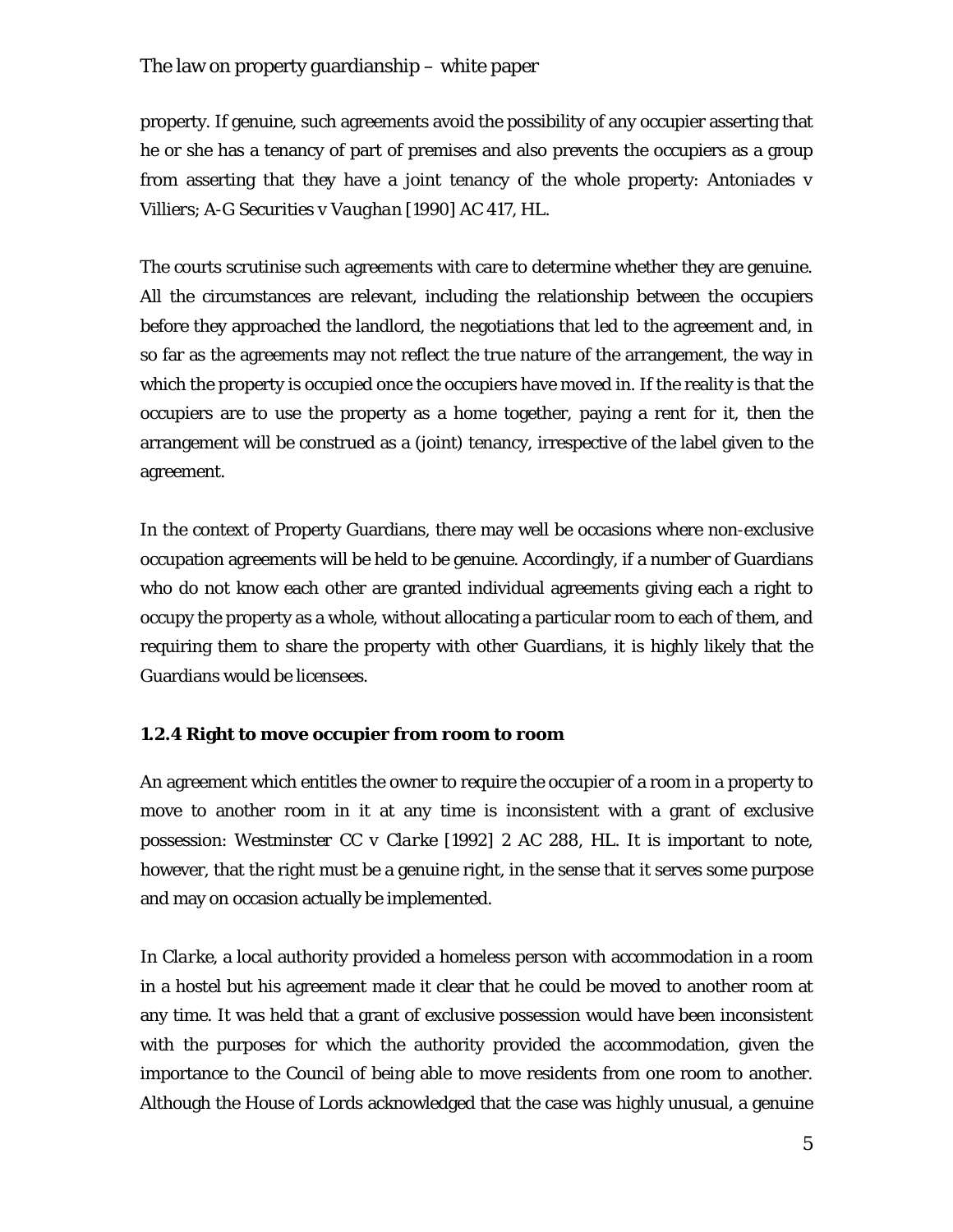right to move a Guardian from one part of a property to another would mean that a licence rather than a tenancy had been granted. For example, the owner may wish to redevelop the property by working around the Guardian, moving him or her from room to room as and when parts of redevelopment, refurbishment or redecoration are completed.

## **1.2.5 Different types of property**

In the majority of cases, it will be clear that the Guardian does not have exclusive possession because the property owner retains an unrestricted right of access to a property occupied by Guardians, as he, and his employees and professional advisers, will need to be able to enter the property at their convenience, without the permission or assistance of the Guardians.

Although there is an unlimited range of types of property which may be occupied by Guardians, consideration of the following broad categories of property may assist in illustrating how the courts may approach the issue of whether a tenancy or a licence has been granted.

- Commercial property (whether constructed or converted into commercial property or used as such in accordance with planning permission)
- Large residential accommodation designed for occupation by numerous occupiers, *e.g.* a mansion block of self-contained flats or a former hostel, where the number of Guardians is well below what might be described as the normal number
- A single unit of accommodation or house comprising a very small number of flats.

In the case of commercial property, it is highly likely that an agreement with a Guardian will be considered to be a licence. The primary use of the property remains commercial and the rights of the Guardians to occupy it to provide on-site security are ancillary to that primary use. Where the property is to be redeveloped, the owner needs unrestricted access for a wide range of professionals pending the works, *e.g.* surveyors, structural engineers, planning consultants or building contractors tendering for the construction contract. Access may also be required for building contractors to carry out works to parts of the property while the Guardians remain in occupation. Where the property is on the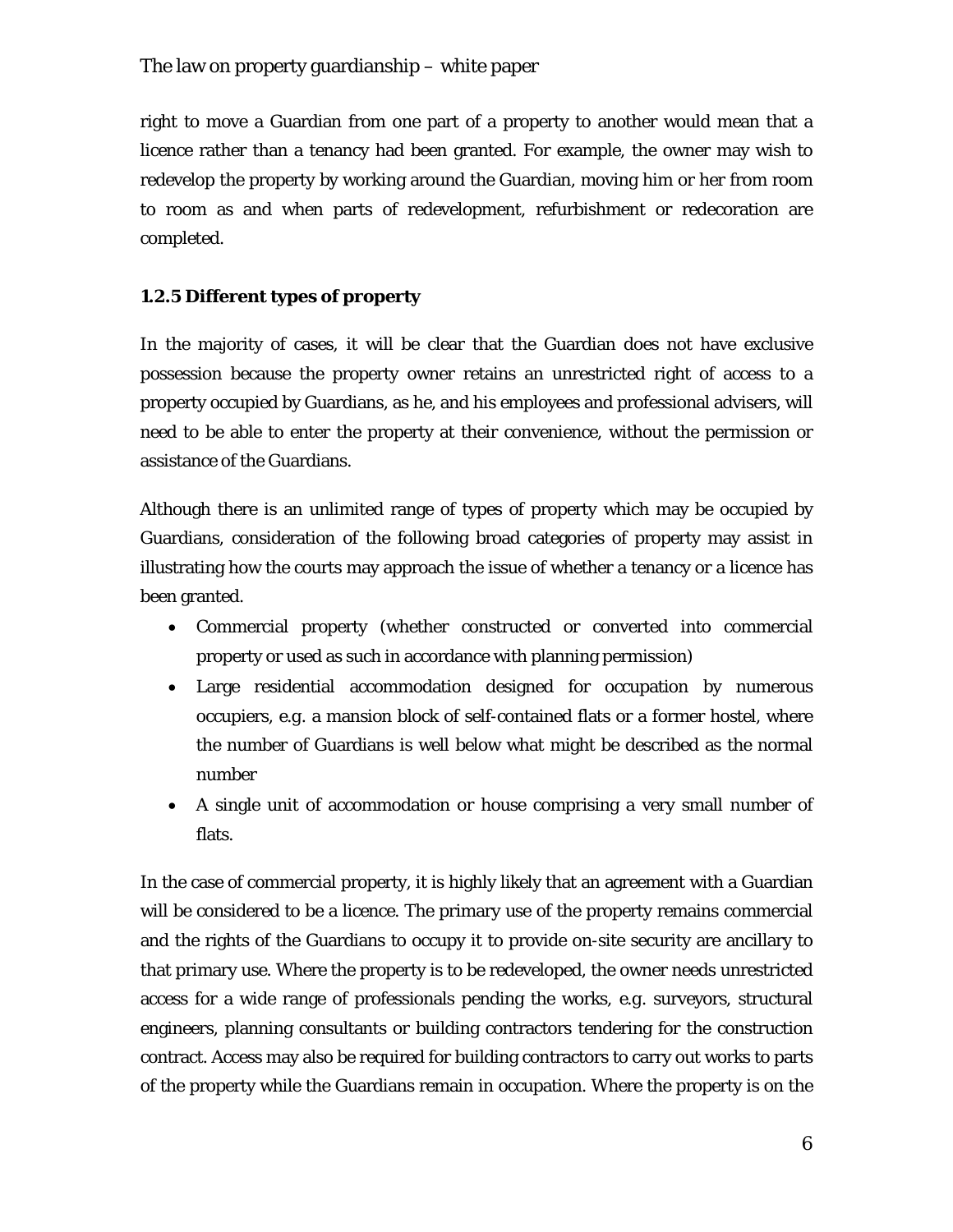market for a new commercial tenant, the owner's estate agent will need unrestricted access to show round prospective tenants, who will also wish to have access for their own professionals, *e.g.* to survey the property's condition. Likewise, even if not fully redeveloping, the owner may need to carry out works to parts of property to deal with dilapidations caused by the former tenant. If the property is vacant because a new commercial tenant has yet to move in, it will wish to have access to decide how rooms are to be allocated to employees or to carry out works, *e.g.* installing partitioning in office accommodation or cabling.

In the case of large residential accommodation, the position is somewhat harder to address. Where redevelopment of the property is intended, considerations similar to those arising in relation to commercial accommodation will apply: the owner will again require unrestricted access for professionals and builders. In contrast, where there are no imminent plans for the building and no other genuine need for the owner to have unrestricted access, a court may be expected to scrutinise the arrangement carefully to see whether it is one under which a rent for occupation (by the Guardian) is being secured pending a longer-term, even higher paying, arrangement. It is here that the number of occupiers may well be critical: if only part of the building is being occupied by Guardians, the surrounding circumstances may suggest that no tenancy was intended, even of that part. It is possible to put the point, either as one of surrounding circumstances, or as one of access: if only a part of the building is in use by the Guardians, it is that much easier to see that unrestricted access to the property has truly been reserved. Nonetheless, the possibility of tenancy of part, *e.g.* a single flat, cannot be ruled out: see below, the *Camelot* decision.

In the case of a single unit of residential accommodation, or a small residential property with only a few residential units, a court is likely to be more reluctant to find that the Guardian is a licensee. Much depends on the particular circumstances. Again, if redevelopment is imminent, there may be very good reasons for the owner to have unrestricted access to the property but otherwise there is a real risk that the court will consider that the Guardian is paying a rent, for exclusive possession, and that there is no reason why he or she or she should not be considered a tenant. Without notice access by the owner or Guardian Company, or provision of services to the occupier (cleaning, providing and laundering bedding) would be indicators that the occupant was not a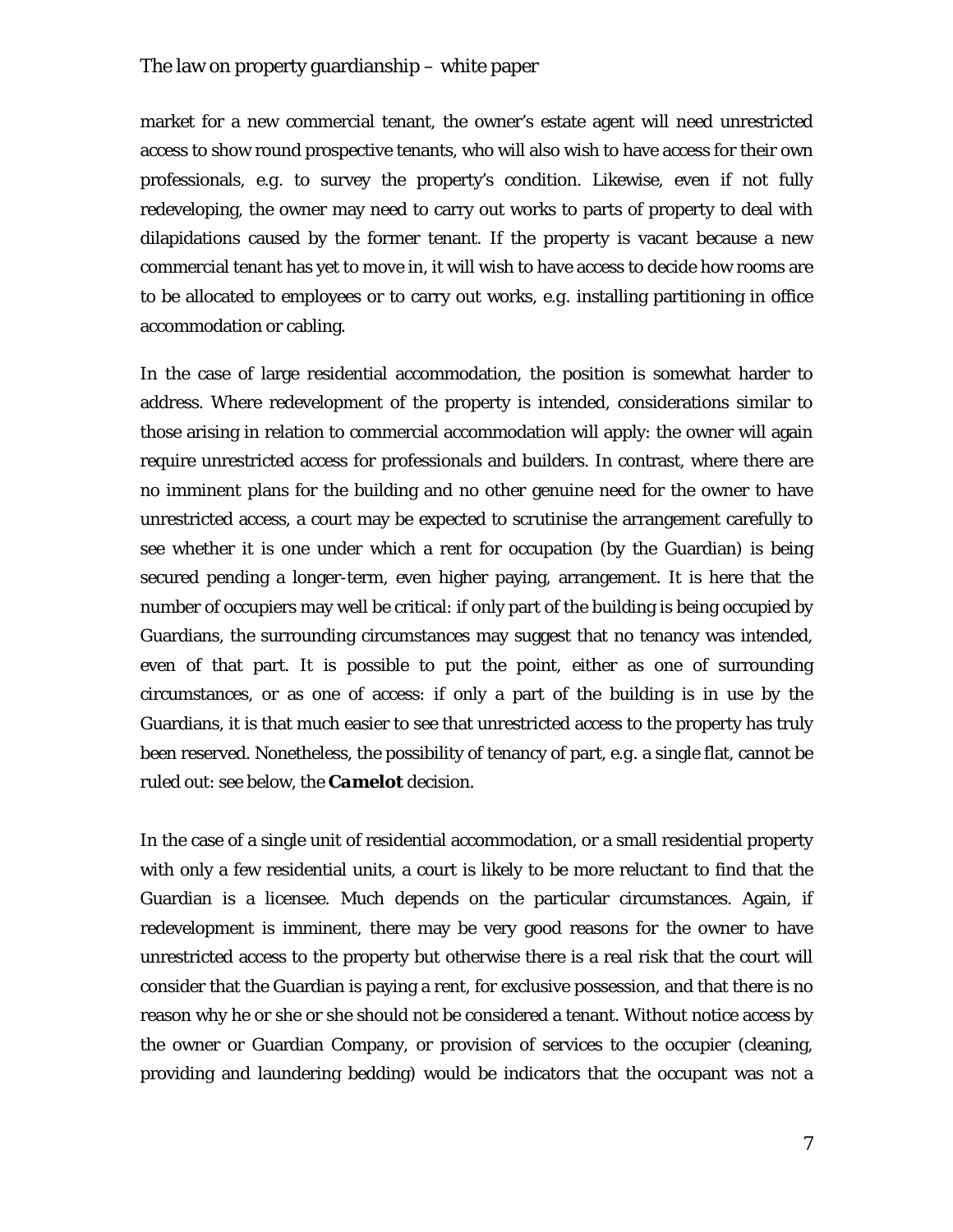tenant, but not decisive. Provision of services would be the stronger indicator that the occupation was not under a tenancy.

## **1.2.6 Service accommodation**

In some cases, Guardians may be let into accommodation normally used to house an employee whose employment contract requires him or her to live in it, but which is temporarily vacant pending the appointment of a new employee. In some cases, the property which the employee services will itself be empty, in which case it is highly likely to be treated the same as the commercial or large residential categories in the last heading; if the property is still in use, however, it is very difficult to see how it is necessary for there to be a Guardian or why it should be let out at a rent although there may be surrounding circumstances which justify a finding of licence.

## **1.2.7 Status of Guardian Company**

The fact that the Guardian Company may not itself have a tenancy but instead only has a licence does not prevent it from granting tenancies to occupiers: *Bruton v London and Quadrant Housing Trust* [2000] 1 AC 406, HL.

## **1.2.8** *Camelot Property Management Ltd and Camelot Guardian Management Ltd v Greg Roynon*

The higher courts have yet to consider the status of Guardians. There is, however, a county court decision involving a Guardian: (*1) Camelot Property Management Ltd, (2) Camelot Guardian Management Ltd v Greg Roynon*, County Court at Bristol, 24 February 2017. As the decision is a county court decision, it is not an authority which is binding on any other court. Indeed, it could not be as whether any agreement is a tenancy or a licence is necessarily dependent on the facts of each case. Nevertheless, as the occupier was found to have a tenancy, the case illustrates the current uncertainty of this area of the law. The key findings of the the court in that case were as follows.

• Mr Roynon had been offered and accepted specific rooms by Camelot in accommodation which had formerly been used by the local authority as a residential care home for the elderly.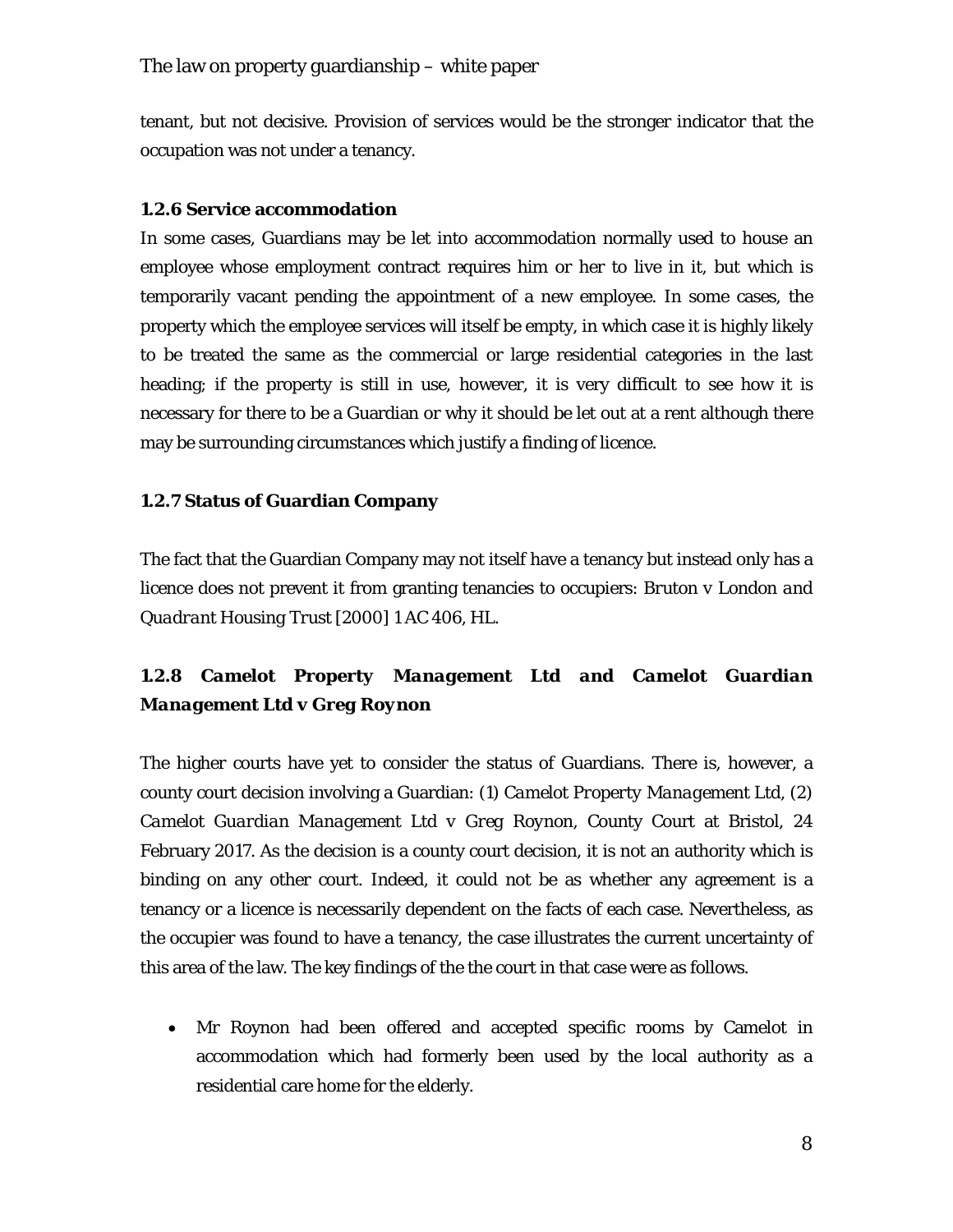- Mr Roynon had keys to those rooms and could lock them.
- Camelot controlled assignment of rooms, not the Guardian occupiers.
- The agreement did not contain a power for Camelot to move Mr Roynon.
- The absence of an express reserved right to enter for inspection or repair was not fatal to the agreement being a tenancy. It did not follow from the absence of an express reservation that a licence has been created.
- Although Camelot had entered to inspect on a monthly basis, this was not incompatible with exclusive possession. Inspection had been a viewing from the doorway.
- The agreement contained restrictions on the use of the room no more than 2 guests at any one time – but it was not uncommon for tenancy agreements to contain restrictions on use.

No appeal was pursued. There is an argument that the decision was wrong, as there was no finding that terms of the agreement which were incompatible with exclusive possession were a pretence, or a sham. Nor is it clear what the surrounding facts were. In particular, it is not known what the owner's intentions for the property were, *e.g.*  whether redevelopment of the property was planned, and whether there were any genuine reasons why the owner needed unrestricted access to the property.

## **2. Rights of assured shorthold tenants**

As the majority of Guardians are most likely to be licensees, this document does not consider the rights of tenants at any length but instead focuses on the obligations of Guardian Companies to Guardians who are licensees. A full treatment of the law of residential landlord and tenant is plainly not practicable in the context of this document. Nonetheless, the sections of this document dealing with Health and Safety, HMO licensing and regulation, Criminal Record checks and Right to Rent are relevant to both tenants and licensees.

Where a Guardian Company grants a tenancy, it will be an assured shorthold tenancy under the Housing Act 1988. The following a summary of the key rights accorded to such tenants which are not accorded to licensees.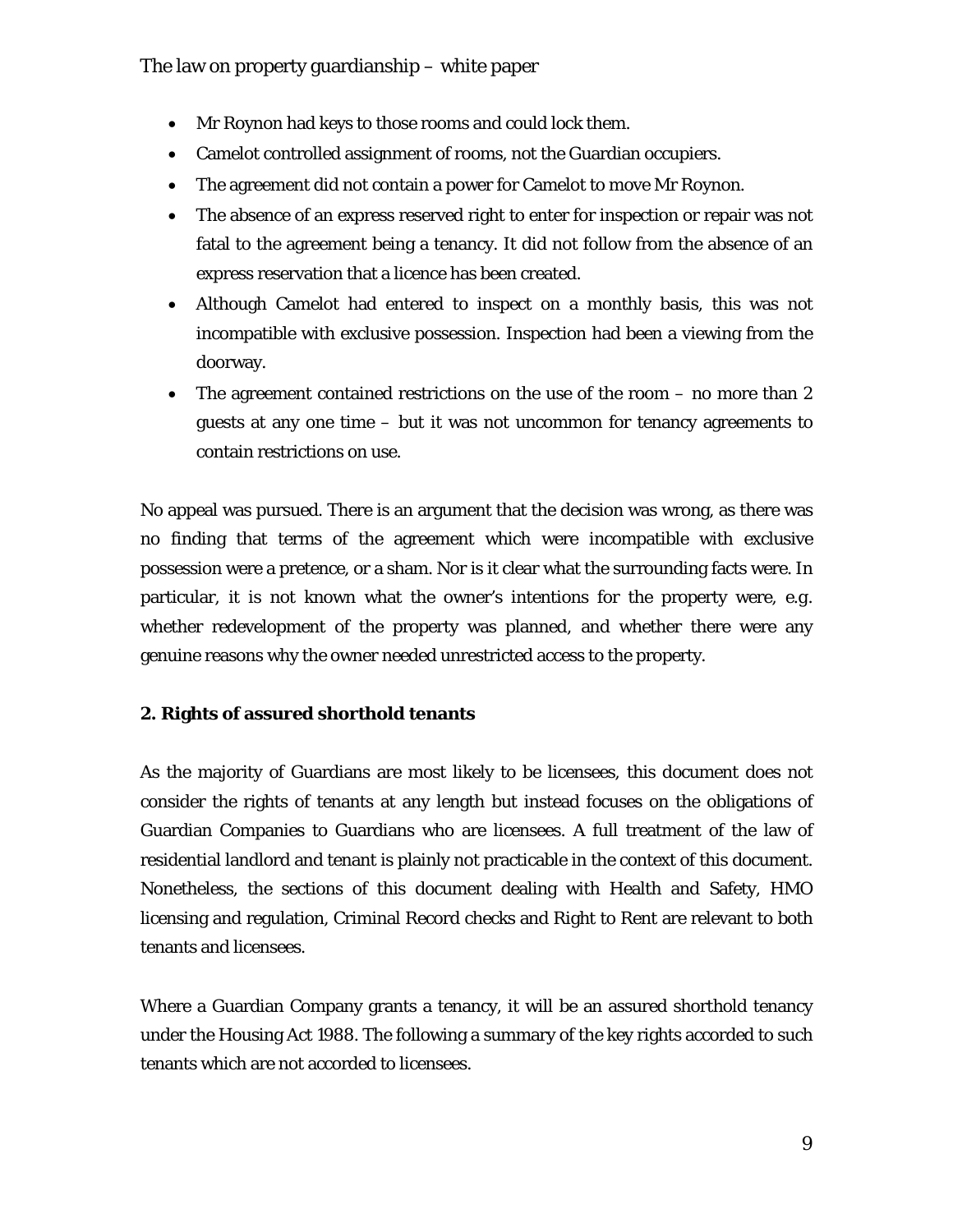## **2.1 Repairs**

Although a tenancy agreement will usually set out the landlord's repairing obligations, section 11 Landlord and Tenant Act 1985 imposes certain repairing obligations on the landlord. In general terms, section 11 requires the landlord

- to keep in repair the structure and exterior of the dwelling (including drains, gutters and external pipes),
- to keep in repair and proper working order the installations in the dwelling for the supply of water, gas and electricity and for sanitation (including basins, sinks, baths and sanitary conveniences, but not other fixtures, fittings and applicants for making use of the supply of water, gas or electricity, and
- to keep in repair and proper working order the installations in the dwelling for space heating and heating water.

The dwelling may be part only of a property; in some circumstances, duties may extend to the building of which a dwelling is part.

Although *prima facie* where a landlord covenants to keep property in repair, there is a breach of the obligation immediately a defect occurs so that the landlord will be liable for any damage caused by it (*British Telecommunications PLC v Sun Life Assurance Society PLC* [1996] Ch 69, CA, *Passley v Wandsworth LBC* (1996) 30 HLR 165, CA), where the disrepair arises within the demised premises, the landlord's obligation to repair only arises once he or she has had notice of it: *O'Brien v Robinson* [1973] AC 912, HL; *McGreal v Wake* (1984) 13 HLR 107, CA. If the repair needed is to the building rather than the dwelling, notice may not be needed.

Where the landlord is in breach of his repairing obligation, the tenant will be entitled to seek an injunction requiring the landlord to carry out the repairs and may be entitled to special damages, *e.g.* for damages to the tenant's possessions, and general damages for the discomfort and inconvenience caused by the disrepair.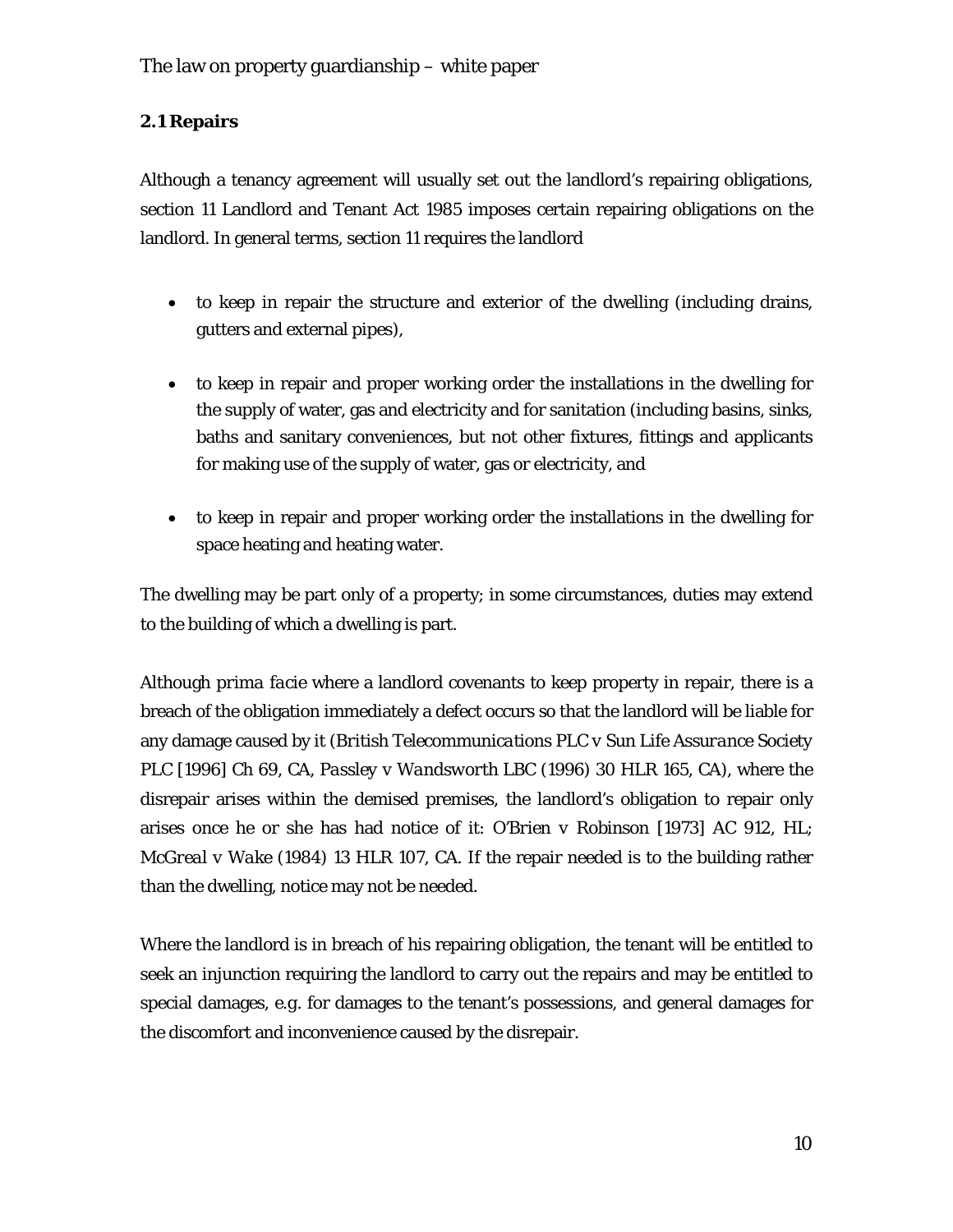In addition, the landlord is under a duty to take such care as is reasonable in all the circumstances to all persons who are likely to be affected by defects in the premises to ensure that they are reasonably safe from personal injury or from damage to property caused by a failure to comply with his repairing obligations: section 4(1) Defective Premises Act 1972. In contrast with the position under section 11 Landlord and Tenant Act 1985, under section 4 of the 1972 Act it is not necessary for the landlord to have notice of the defect: it is sufficient if he or she ought to have known of it.

#### **2.2 Deposits**

If an assured shorthold tenant pays a deposit, the landlord must protect it under an approved tenancy deposit scheme in accordance with sections 212 to 215C Housing Act 2004. Failure to do so prevents the landlord from serving a notice requiring possession under section 21 Housing Act 1988 (see termination of occupation, below). Further, the tenant can apply to court for an order requiring the landlord to pay him or her a sum of money which is not less than the amount of the deposit together with a sum which is not more than three times the amount of the deposit.

#### **2.3 Quiet enjoyment**

Under common law, the tenant has a right to 'quiet enjoyment' of his property. This means that the tenant has a right to remain in possession undisturbed. Acts of threatened eviction or harassment by a landlord may breach this right as may any conduct by a landlord which interferes with the tenant's freedom of action in exercising rights as a tenant.

#### **2.4 Termination of assured shorthold tenancy**

A landlord may bring an assured shorthold tenancy to an end by serving a notice requiring possession under section 21 Housing Act 1988. At least two months' notice must be given. If the tenancy was granted on or after 1 October 2015, a prescribed form must be used (Assured Shorthold Tenancy Notices and Prescribed Requirements (England) Regulations 2015). In addition, the notice must not be given within four months of the commencement of the tenancy.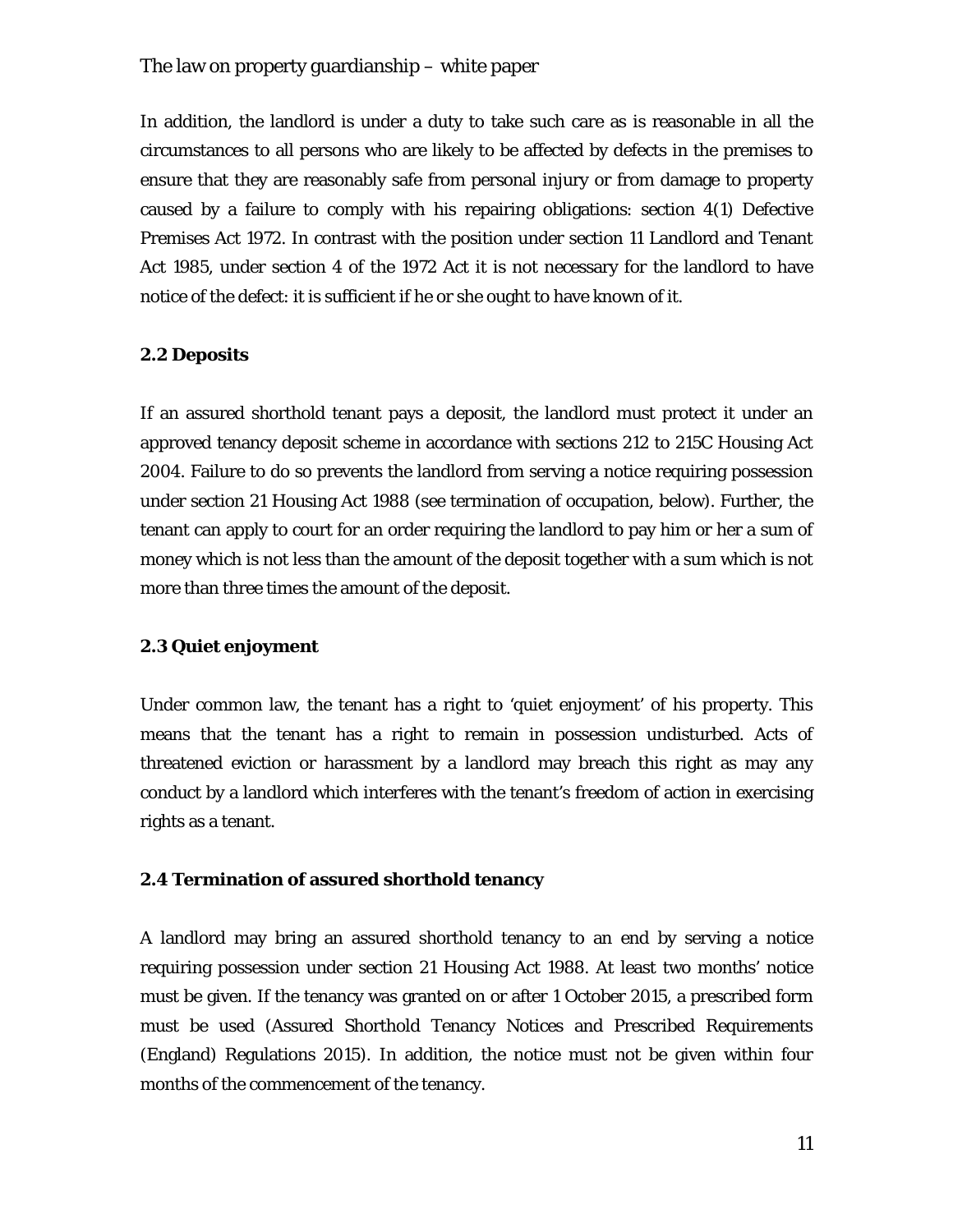In a number of circumstances, the landlord cannot give notice under section 21.

- Where the tenancy is of an HMO or other dwelling which has not been licensed in accordance with the Housing Act 2004 (see below).
- Where the tenant has paid the landlord a deposit and he or she has failed to deal with it in accordance with a tenancy deposit scheme (see tenancy deposits, above).
- Where the landlord is in breach of a 'prescribed requirement'. The prescribed requirements currently only apply to tenancies granted on or after 1 October 2015, and are that the landlord must provide the tenant free of charge with an energy performance certificate for the dwelling (under Energy Performance of Buildings (England and Wales) Regulations 2012) and a gas safety certificate (see Gas Safety, below). The obligation to provide this information currently only relates to tenancies granted on or after 1 October 2015, but, from 1 October 2018, will apply to all assured shorthold tenancies in England whenever they were granted.
- Where the landlord has failed to give the tenant prescribed information about the rights and responsibilities of a landlord and a tenant under an assured shorthold tenancy, contained in *How to rent; the checklist for renting in England*, published by the DCLG. The obligation to provide this information currently only relates to tenancies granted on or after 1 October 2015, but from 1 October 2018, it will apply to all assured shorthold tenancies in England whenever they were granted.
- Where the provisions in the Deregulation Act 2015 relating to 'retaliatory eviction' apply. In general terms, this prevents a landlord from serving a notice requiring possession where the local housing authority has served him or her with an improvement notice or a notice of remedial action under the Housing Act 2004 (see Housing Health and Safety Rating System, below).

If the landlord is prevented by any of these provisions from serving a notice requiring possession, he or she may still obtain a possession order under one of the grounds for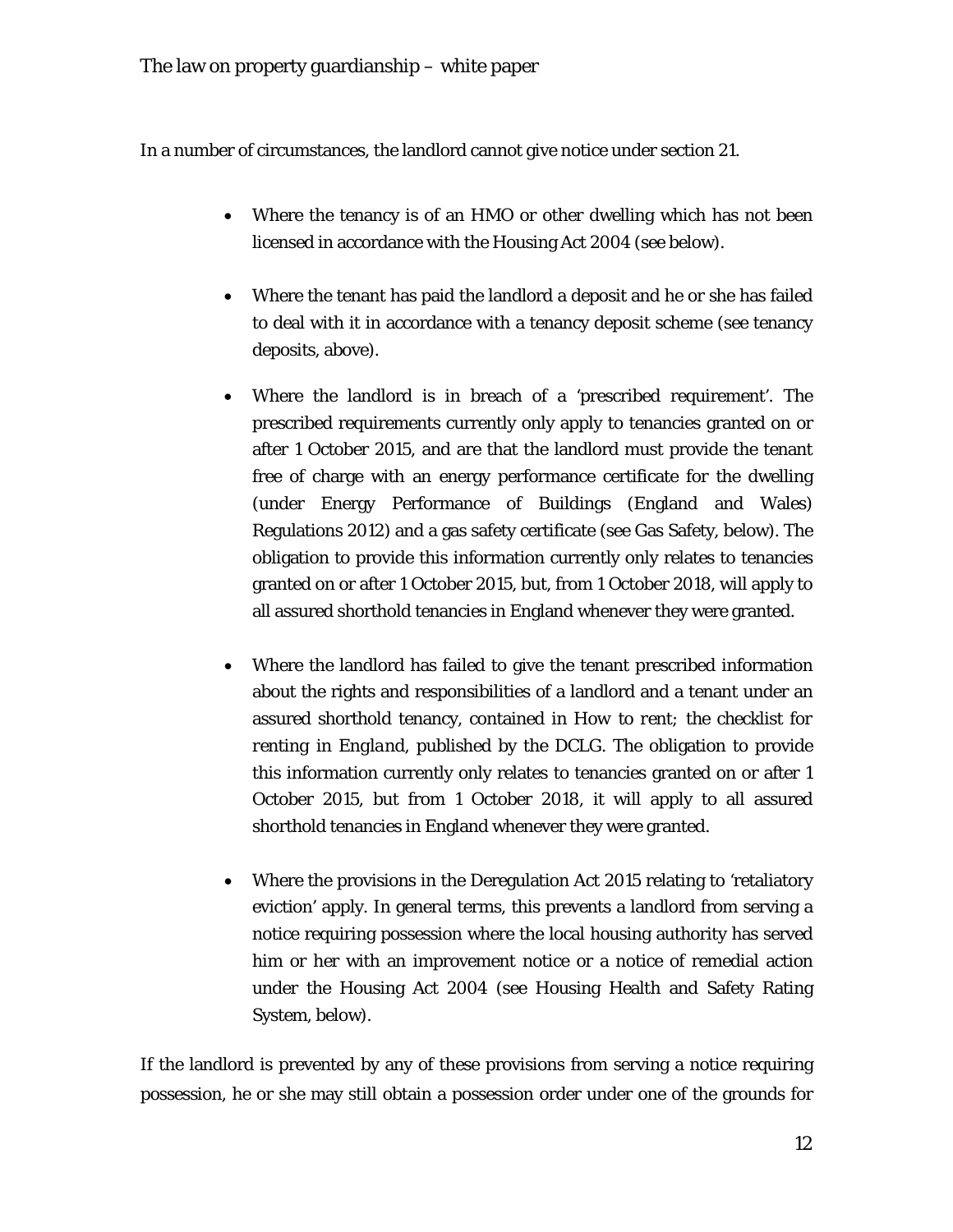possession contained in Schedule 2 to the Housing Act 1988. Consideration of these grounds is outside the scope of this document, but it is to be noted that they include rent arrears, breach of a term of the tenancy agreement and anti-social behaviour by the tenant.

## **3. Termination of licence**

In contrast, the only statutory protection of the licensee's rights is the Protection from Eviction Act 1977. This requires notice ending the right to occupy of at least 28 days, in writing and with certain required formalities. If the licensee does not leave, he or she cannot be evicted without a possession order being made by the court and a warrant and bailiff's appointment obtained.

If notice is served correctly and with the statutory requirements, a Guardian who is a licensee has no defence to a possession claim.

The formalities of the notice to quit are given in The Notices to Quit etc. (Prescribed Information) Regulations 1988. The notice must contain the following text:

*1. If the tenant or licensee does not leave the dwelling, the landlord or licensor must get an order for possession from the court before the tenant or licensee can lawfully be evicted. The landlord or licensor cannot apply for such an order before the notice to quit or notice to determine has run out.*

*2. A tenant or licensee who does not know if he or she has any right to remain in possession after a notice to quit or a notice to determine runs out can obtain advice from a solicitor. Help with all or part of the cost of legal advice and assistance may be available under the Legal Aid Scheme. They should also be able to obtain information from a Citizens' Advice Bureau, a Housing Aid Centre or a rent officer.*

The remainder of the licensee's rights are those contained within the licence agreement as a contract or any that are necessarily implied by the circumstances, *e.g.* use of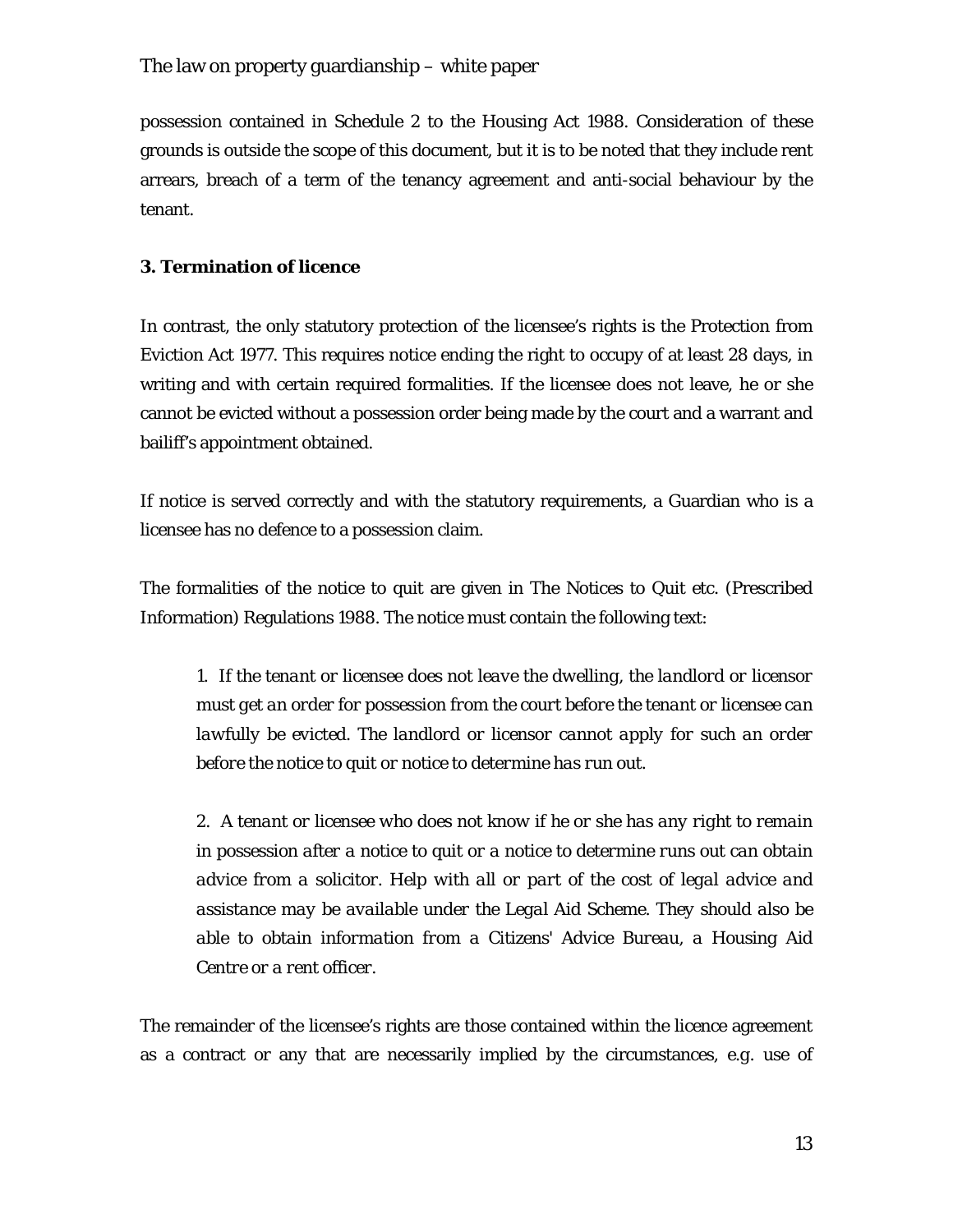essential facilities if not within the Guardian's part of the property, access, to keep the building itself structurally safe and sound.

## **4. Health and Safety**

There are several different overlapping regulatory regimes and statutory requirements which apply minimum health and safety standards to property guardianship. Slightly different regulatory requirements will apply depending on the occupancy status of the Guardians, the type of building they occupy and the identity of the landlord. However, the vast majority of health and safety requirements apply to licences in precisely the same way that they apply to tenancies.

Some regulations require a specific action to be performed by the person who owns or manages a property. Other regulations focus on the outcomes which property managers need to achieve.

This section of the document addresses key aspects of the obligations placed on Guardian Companies, and how civil remedies can arise out of poor health and safety practices, additional to those considered above.

#### **4.1 Section 5 Occupiers Liability Act 1957.**

An occupier of premises owes a duty to take such care as is reasonable in all the circumstances of the case to see that a visitor will be reasonably safe in using the premises for the purposes for which he or she is invited or permitted by the occupier to be there: section 2 Occupiers' Liability Act 1957. For a person to be an 'occupier' of premises, he or she must have a sufficient degree of control over the premises to put them under a duty of care to visitors: *Wheat v Lacon & Co. Ltd* [1966] AC 552, HL. Where an owner has let the premises to a tenant, the tenant is the occupier but where the owner has granted a licence to someone, the owner remains the occupier for the purposes of the 1957 Act. Accordingly, a Guardian Company owes the duty of care to a Guardian who is a licensee; it also owes the duty of care to a Guardian who is a tenant, in respect of that part of the building that has not been let.

A Guardian Company would be liable for any injury caused by a danger that was known or ought to have been known to be present in the premises.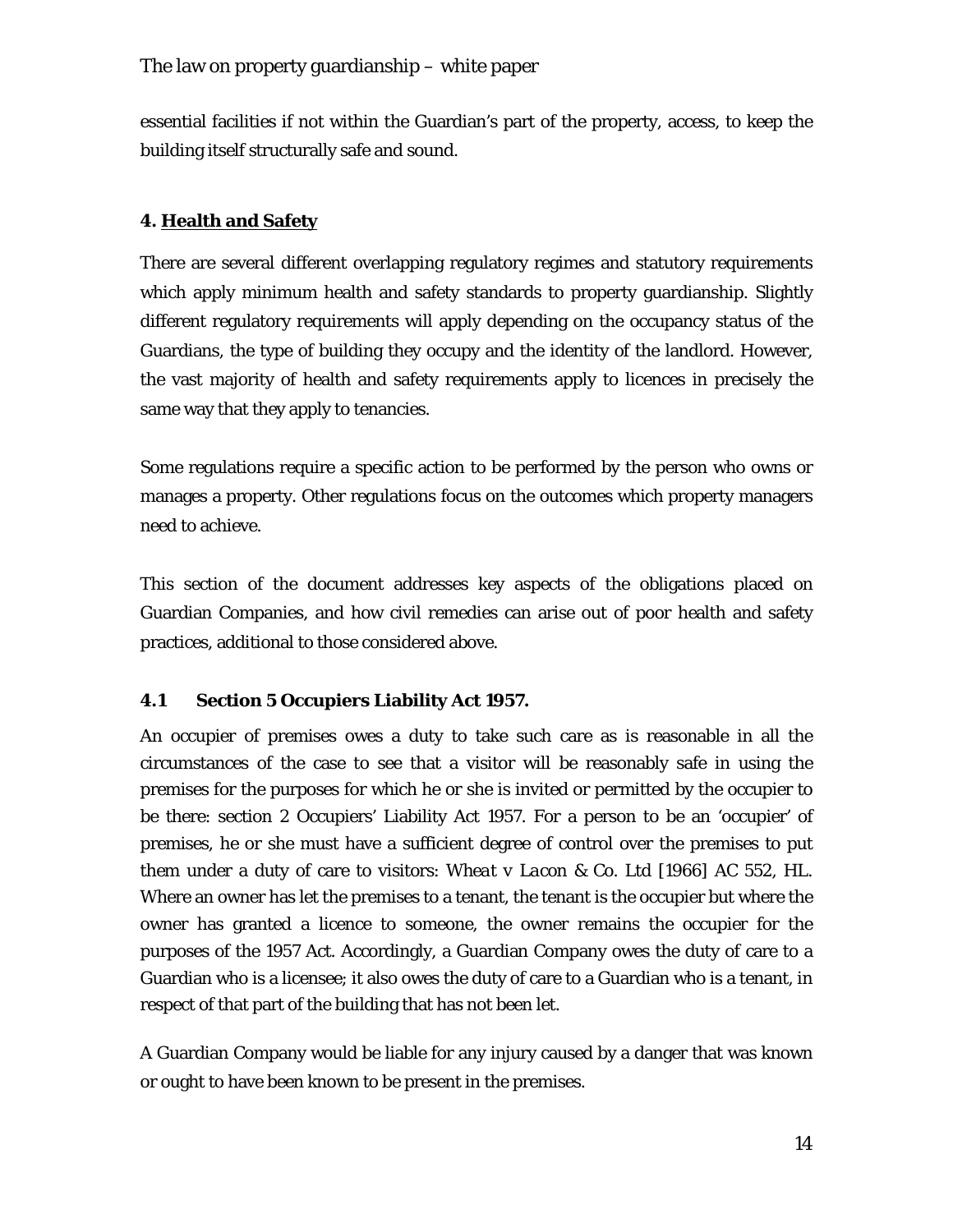## **4.2 Housing Health and Safety Rating System**

Since 6 April 2006 the Housing Health and Safety Rating System ("HHSRS") has been the primary legal framework for the enforcement of housing standards. The HHSRS is a framework for risk based analysis and enforcement in all residential property – it applies to buildings or parts of a building which are occupied or intended to be occupied as dwellings (whether under a tenancy or a licence).

The provisions of the HHSRS are enforced by local authorities, acting through their environmental health departments.

There are 29 different hazards recognised by the HHSRS. These are classified under four separate groups.

## **A Physiological Requirements Hydrothermal Conditions**

- 1 Damp and mould growth
- 2 Excess cold
- 3 Excess heat

## **Pollutants (non-microbial)**

4 Asbestos (and MMF) 5 Biocides 6 Carbon Monoxide and fuel combustion products 7 Lead 8 Radiation 9 Uncombusted fuel gas 10 Volatile Organic Compounds

## **B Psychological requirements**

## **Space, Security, Light and Noise**

11 Crowding and space 12 Entry by intruders 13 Lighting 14 Noise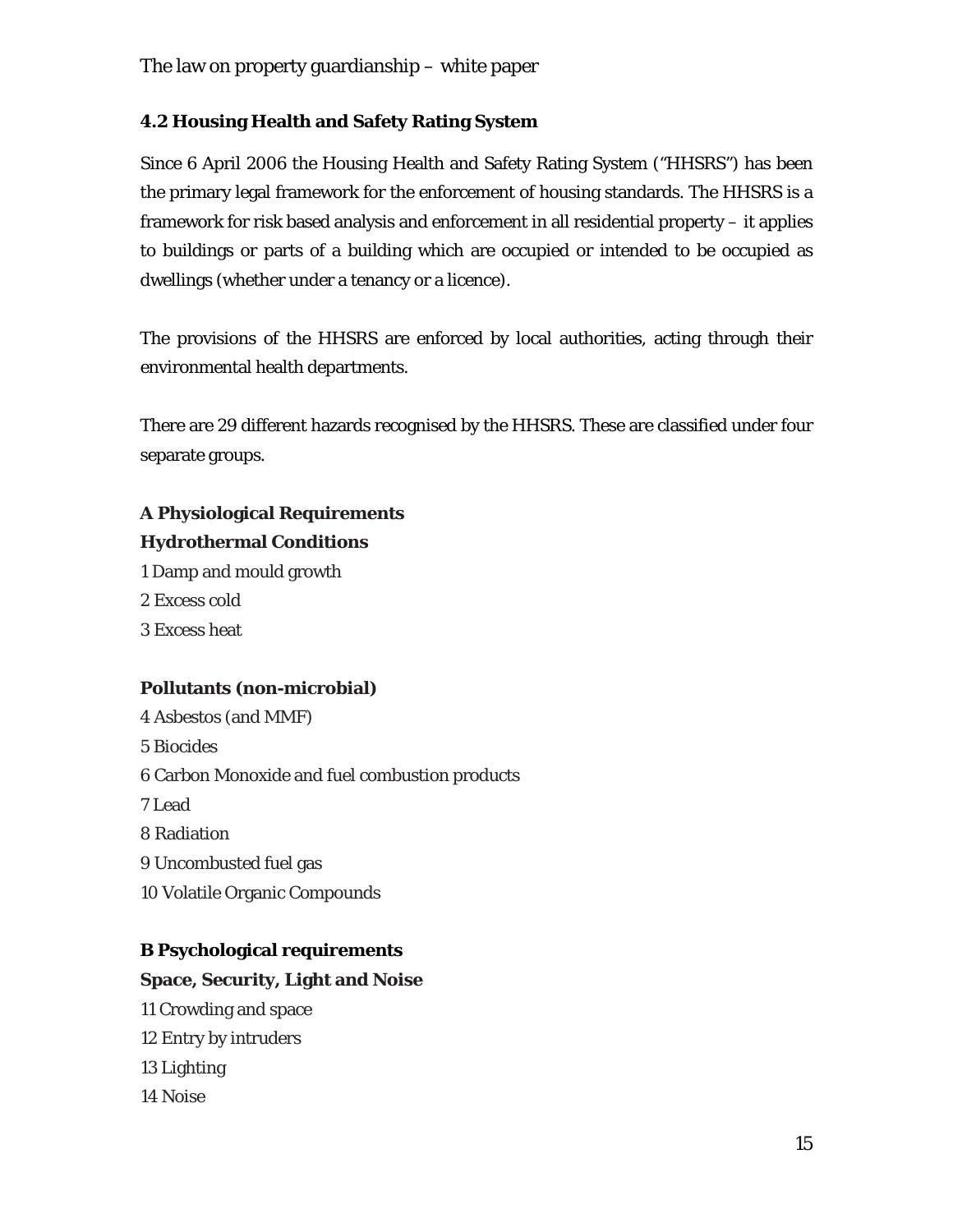## **C Protection against Infection**

## **Hygiene, Sanitation and Water Supply**

15 Domestic hygiene, Pests and Refuse 16 Food safety 17 Personal hygiene, Sanitation and Drainage 18 Water supply

## **D Protection against Accidents**

## **Falls**

19 Falls associated with baths etc 20 Falling on level surfaces etc 21 Falling on stairs etc 22 Falling between levels

## **Electric Shocks, Fires, Burns and Scalds**

23 Electrical hazards 24 Fire 25 Flames, hot surfaces etc

## **Collisions, Cuts and Strains**

26 Collision and entrapment 27 Explosions 28 Position and operability of amenities etc 29 Structural collapse and falling elements

## **4.2.1 Application of the HHSRS**

The nature of the property guardian business creates specific challenges for complying with the HHSRS. For example, a Guardian Company will need to consider how to avoid excessive cold and how to provide suitable hygiene facilities. As considered below, in assessing whether there is a hazard, it is not relevant under the HHSRS that a property was designed as a commercial property, or that the occupiers are not paying very much for their accommodation, or that it is only a temporary arrangement for them. These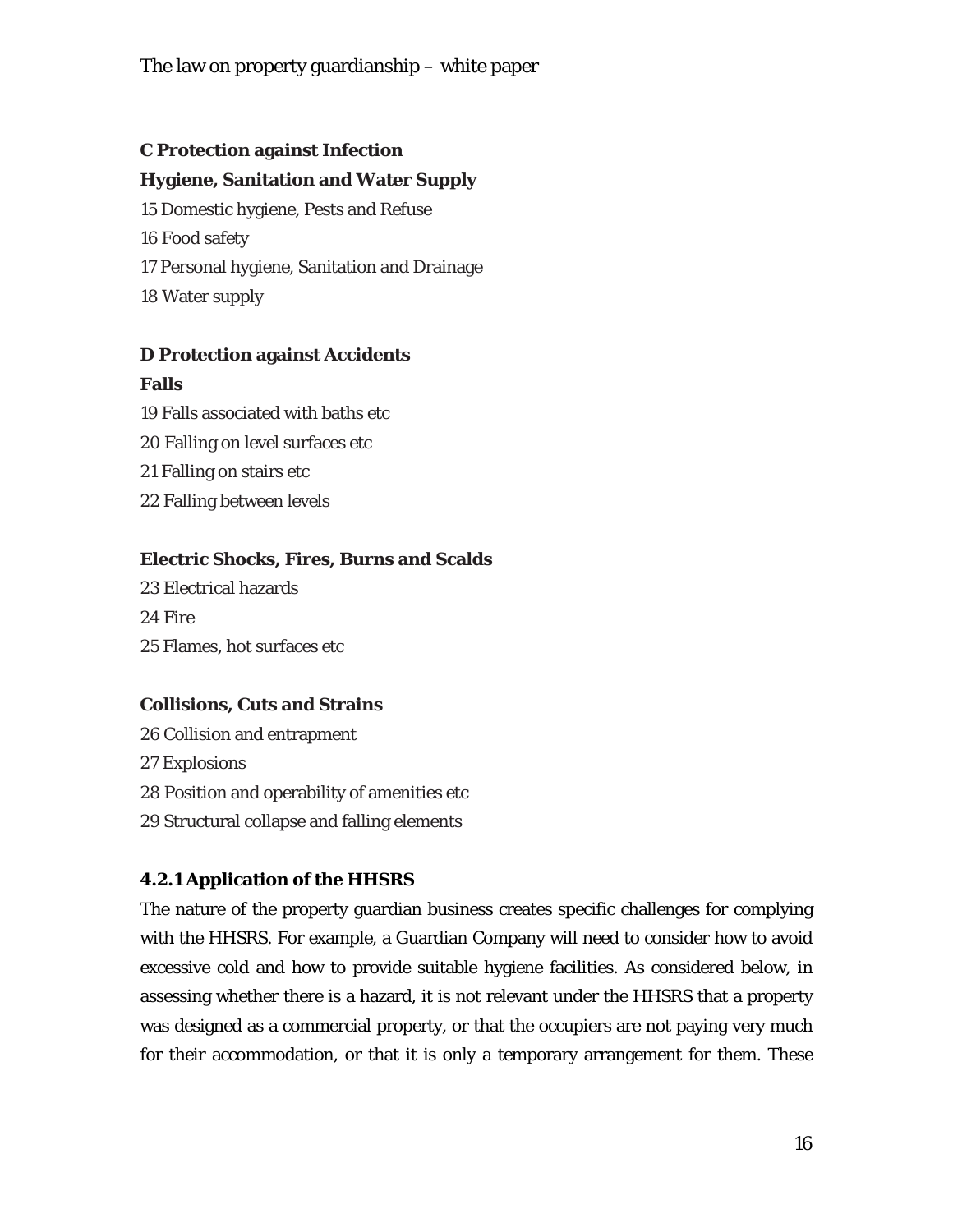factors are, however, relevant to the enforcement action which an authority may decide to take.

## **4.2.2 Assessments under HHSRS**

Environmental Health Officers (EHOs) make assessments under the HHSRS. In carrying out the assessment, they are required to consider the risk to health which may be caused to a hypothetical occupier. The attributes of the hypothetical occupier vary depending on the hazard concerned but, in general terms, the EHO must consider occupiers who are believed to be at greatest risk from the hazard (*e.g.* because of old age).

EHOs are required to consider what hazards are present in a property, and then to go on to assess both what is the likelihood of an "occurrence" resulting from that hazard and then the severity of harm that might result from that occurrence. These assessments are numeric and are multiplied to generate a 'hazard score'.

A hazard score is calculated for each potential hazard. A high hazard score could signify a low but real risk of a catastrophic injury occurring, or a higher likelihood of a moderate injury occurring.

Where the 'hazard score' is above a specific level, there is a 'category 1 hazard'. Where there is a hazard present, but the score does not reach the specified level, this is a 'category 2 hazard'.

## **4.2.3 Enforcement under the HHSRS**

If local authorities become aware of a category 1 hazard, they are obliged to take enforcement action; there is a discretion about whether to take any further action in regard to category 2 hazards.

The possible enforcement action that can be taken include hazard awareness notices, improvement notices, prohibition order and emergency remedial action.

A hazard awareness notice does not require the owner of the property to do anything and is merely a warning of the existence of a hazard.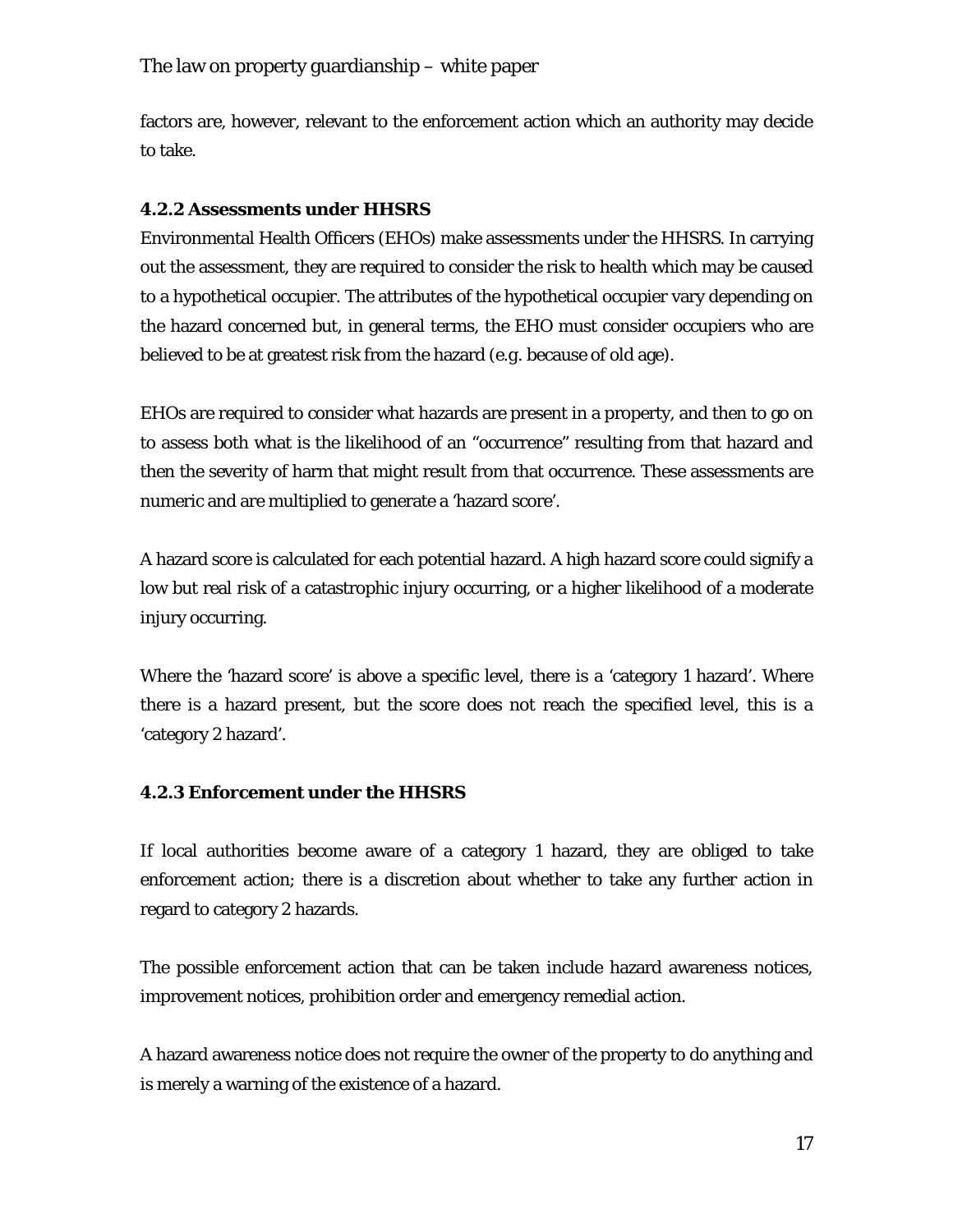An improvement notice sets out a schedule of works that must be carried out to the property within a set time period. Failure to comply with an improvement notice without a reasonable excuse is a criminal offence.

An authority may suspend the effect of an improvement notice or a prohibition order for a period of time or until the happening of a specified event.

Prohibition orders are a more severe sanction as they prohibit the use of the property or a part of it for specified purposes. Where it is necessary to take urgent action in respect of a category 1 hazard, a local authority may also use an emergency prohibition order. Failure without reasonable excuse to comply with a prohibition order is a criminal offence.

Emergency remedial action allows local authorities to take urgent action themselves in serious cases where there is a risk to the health of the occupiers.

An authority may suspend the effect of an improvement notice or a prohibition order for a period of time or until the happening of a specified event.

As noted above, in assessing the hazard an EHO must consider the position of a hypothetical occupier, who will usually be much more vulnerable to the effect of a hazard than a Property Guardian. In deciding what action to take, the EHO considers the position of the actual occupier, *i.e.* the Property Guardian's age and health and own views about the property and the length of his proposed occupation of it. Accordingly, even if the hazard is category 1, the authority may consider that immediate action is not required. For example, a steep staircase may mean that there is a significant risk of an elderly occupier suffering a serious fall but the authority may consider that a young and fit person is unlikely to find the staircase problematic so that only a hazard awareness notice is required. Similarly, where an improvement notice is the appropriate course of action to address a hazard, if it is clear that the Guardian is only going to be in occupation for a short period of time before the property is completely redeveloped, the authority might consider suspending the notice.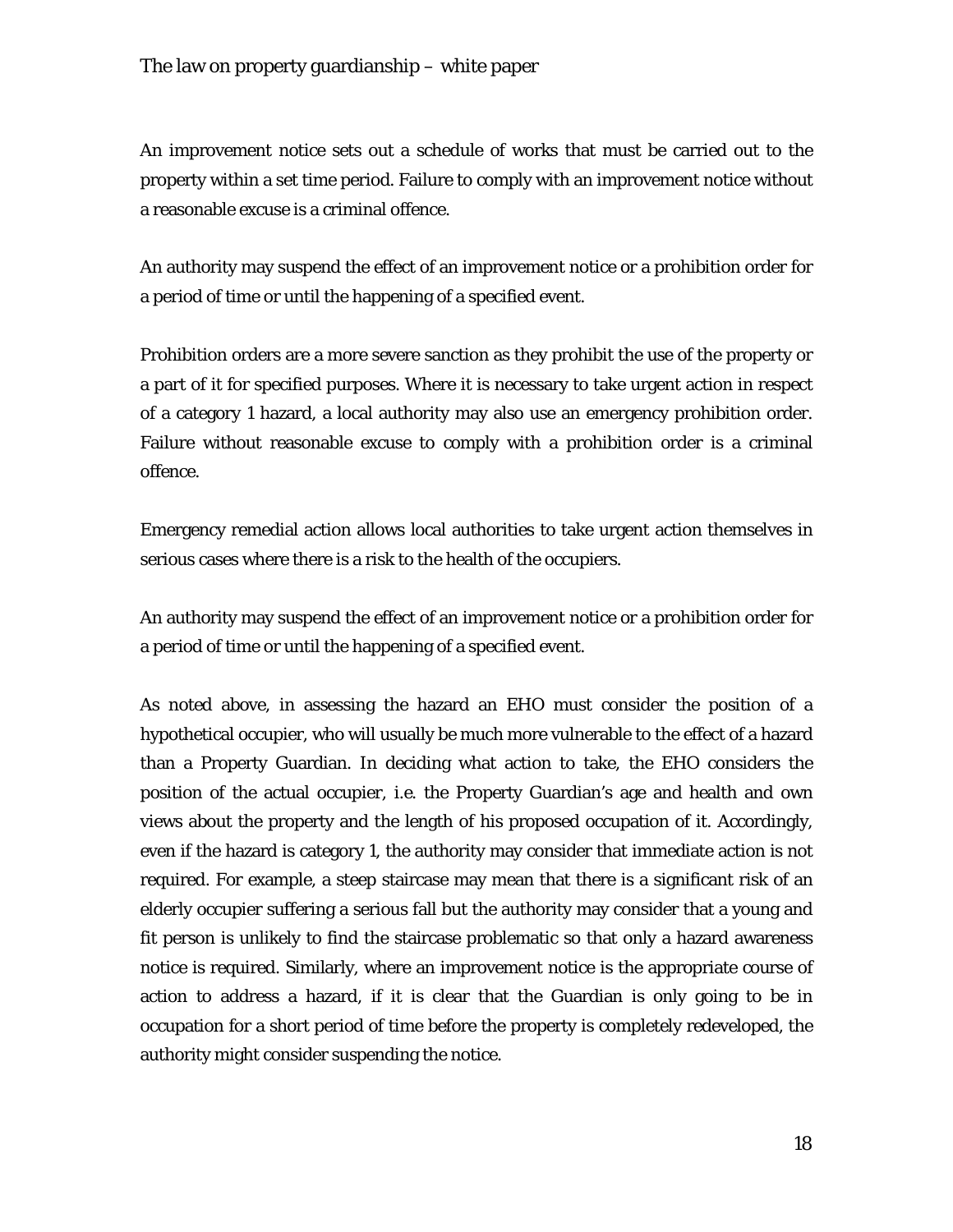That said, there is clearly a basic standard of accommodation which is required even if the Guardian's occupation is for a very short time. If an authority consider that it is wholly unsuitable for a person to be sleeping in a building, *e.g.* a warehouse or open-plan office, or if there are no facilities for cooking or personal hygiene, an authority will almost certainly take enforcement action.

A person against whom any enforcement action is taken has a right of appeal against it to the First-tier Tribunal (Property Chamber).

#### **4.3 Gas Safety**

#### **4.3.1 HHSRS**

Exposure to carbon monoxide and fuel combustion products is a hazard under the HHSRS and any such hazard caused by a gas appliance or installation can be dealt with by the local authority using their enforcement powers under Housing Act 2004.

#### **4.3.2 Gas Safety Regulations**

The Gas Safety (Installation and Use) Regulations 1998 uses landlord and tenant terminology but places the same duties on landlords and licensors.

The regulations require the landlord to ensure that gas appliances, pipework and installations are checked annually to ensure that they are safe. The testing can only be carried out by a Gas Safe registered installer and it is the responsibility of the property Guardian Company to check this.

When a fault is found in any gas appliance, the installer must inform both landlord and tenant. Remedial action should be taken. If the appliance is dangerous the engineer should disconnect the appliance and put a sticker on it showing it has been condemned. Guardians should be informed that, if a fault with the appliance is reported by a contractor directly to the occupiers, or the occupier believes there is a leak or fault with an appliance, it is the occupier's responsibility to inform the Guardian Company immediately.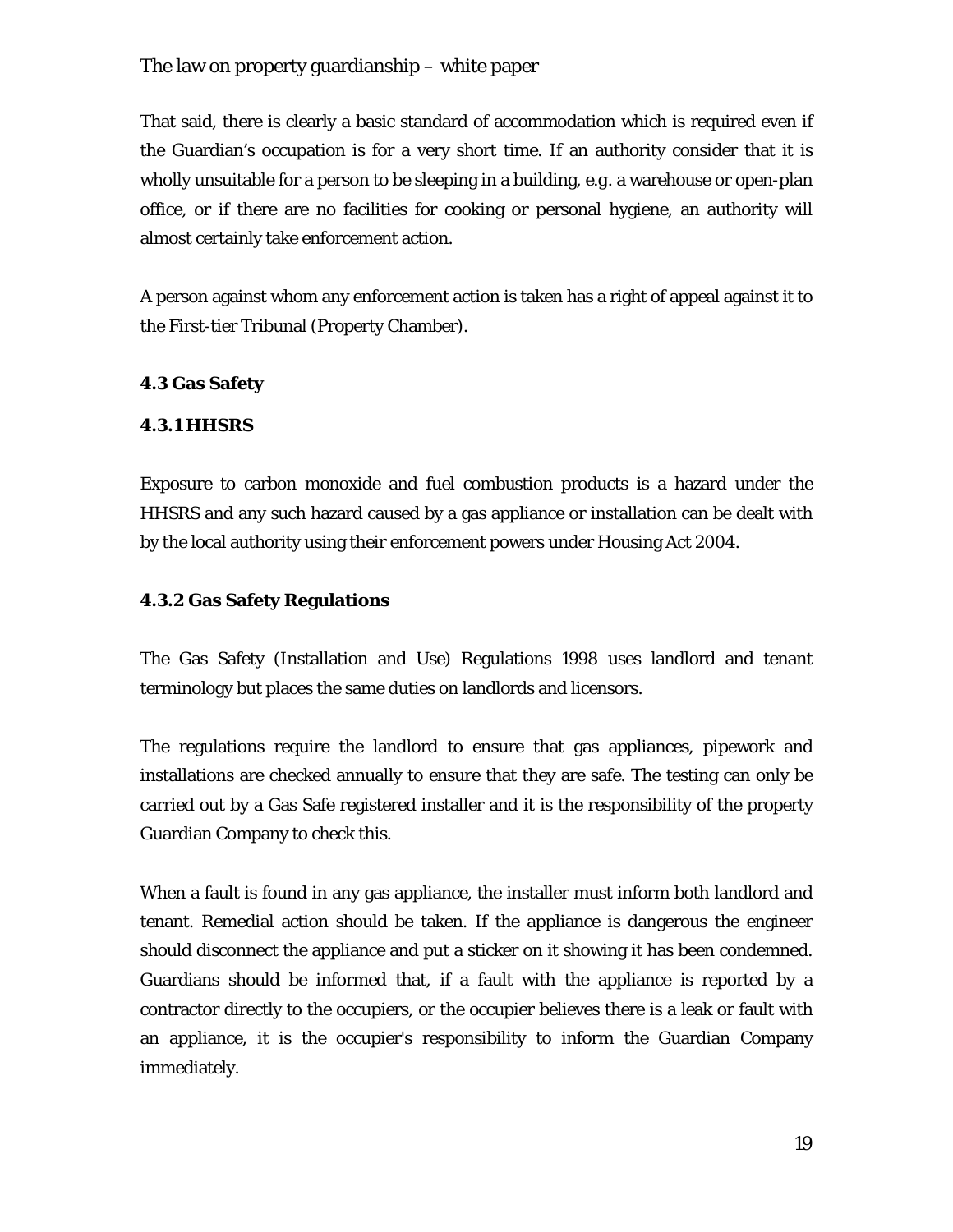Guardian Companies should maintain a record of when each gas appliance was checked, the defects found and the remedial action taken. The records for the last 2 years should be available for inspection upon request, usually by the trading standards officer or the environmental health department.

A copy of the safety certificate must be given to the occupiers within 28 days of the start of the tenancy/licence. If no safety certificate is provided or does not exist, then the landlord commits a criminal offence. If the occupier is an assured shorthold tenant, it will also not be possible to serve a valid section 21 notice if no gas safety certificate has been given (see Termination of Assured Shorhold Tenancies, above).

#### **4.3.3 HMO Regulations**

If the property is an HMO, the Management of House in Multiple Occupation (England) Regulations 2006 require the person managing the HMO to supply the latest gas appliance test certificate it has received in relation to the testing of any gas appliance to the local authority within 7 days of receiving a request to do so. Failure to do so without a reasonable excuse is a criminal offence. It is therefore essential to keep good records in addition to carrying out the tests.

#### **4.4 Electrical Safety**

#### **4.4.1 HHSRS**

Electrical Hazards are covered by the HHSRS and any electrical hazard can be dealt with by the local authority using their enforcement powers under Housing Act 2004.

#### **4.4.2 HMOs**

If the property is an HMO, the Management of Houses in Multiple Occupation (England) Regulations 2006 impose a duty to obtain an electrical installation inspection report and certificate every five years.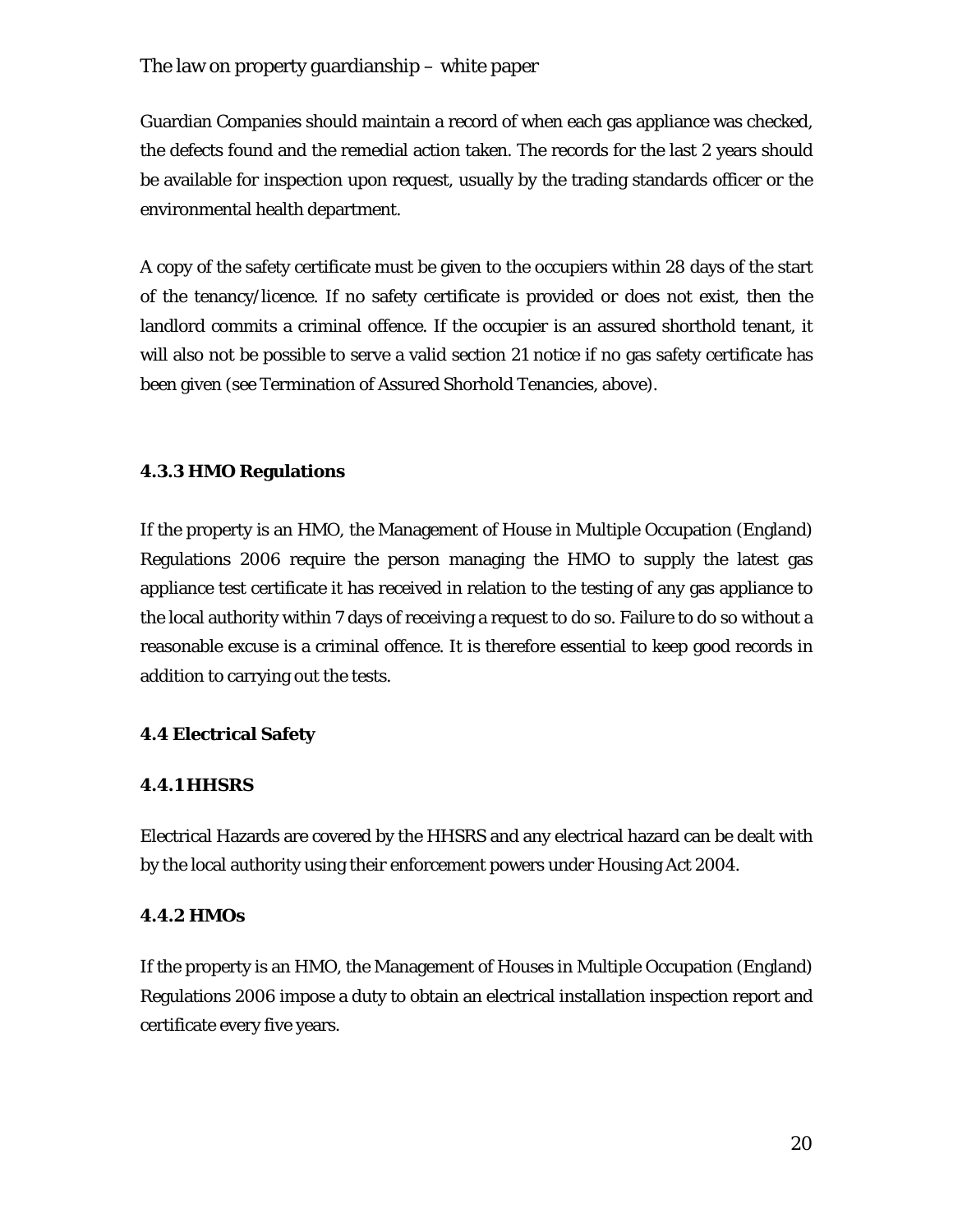#### **4.4.3 Electrical Safety Regulations**

Once sections 122 and 123 Housing and Planning Act 2016 are in force, the Secretary of State will have power to make regulations imposing duties on landlords and licensors of residential accommodation to ensure that electrical safety standards are met. Local authorities will primarily be responsible for enforcing these duties, but the regulations may also provide for terms to be implied into a tenancy or licence agreements to enable enforcement by the tenant or licensee.

#### **4.5 Fire Safety**

#### **4.5.1 HHSRS**

Exposure to uncontrolled fire is a hazard under the HHSRS. Any fire hazard can be dealt with by the local authority using their enforcement powers under Housing Act 2004.

#### **4.5.2 HMO Management Regulations**

If a property is an HMO, The Management of Houses in Multiple Occupation (England) Regulations 2006 require the manager of the HMO to ensure that all means of escape from fire in the HMO are kept free from obstruction and maintained in good order and repair. The manager must also take all such measures as are reasonably required to protect the occupiers of the HMO from injury, having regard to the design of the HMO, the structural conditions in the HMO and the number of occupiers.

The Regulations also impose duties on the manager of the HMO to ensure that any firefighting equipment and fire alarms are maintained in good working order.

Managers of HMOs must ensure that all notices indicating the location of means of escape from fire are displayed in a position that enable them to be clearly visible to the occupiers.

#### **4.5.3 Smoke and Carbon Monoxide alarms**

The Smoke and Carbon Monoxide Alarm (England) Regulations 2015 impose a duty on landlords and licensors to ensure that smoke and carbon monoxide alarms are fitted in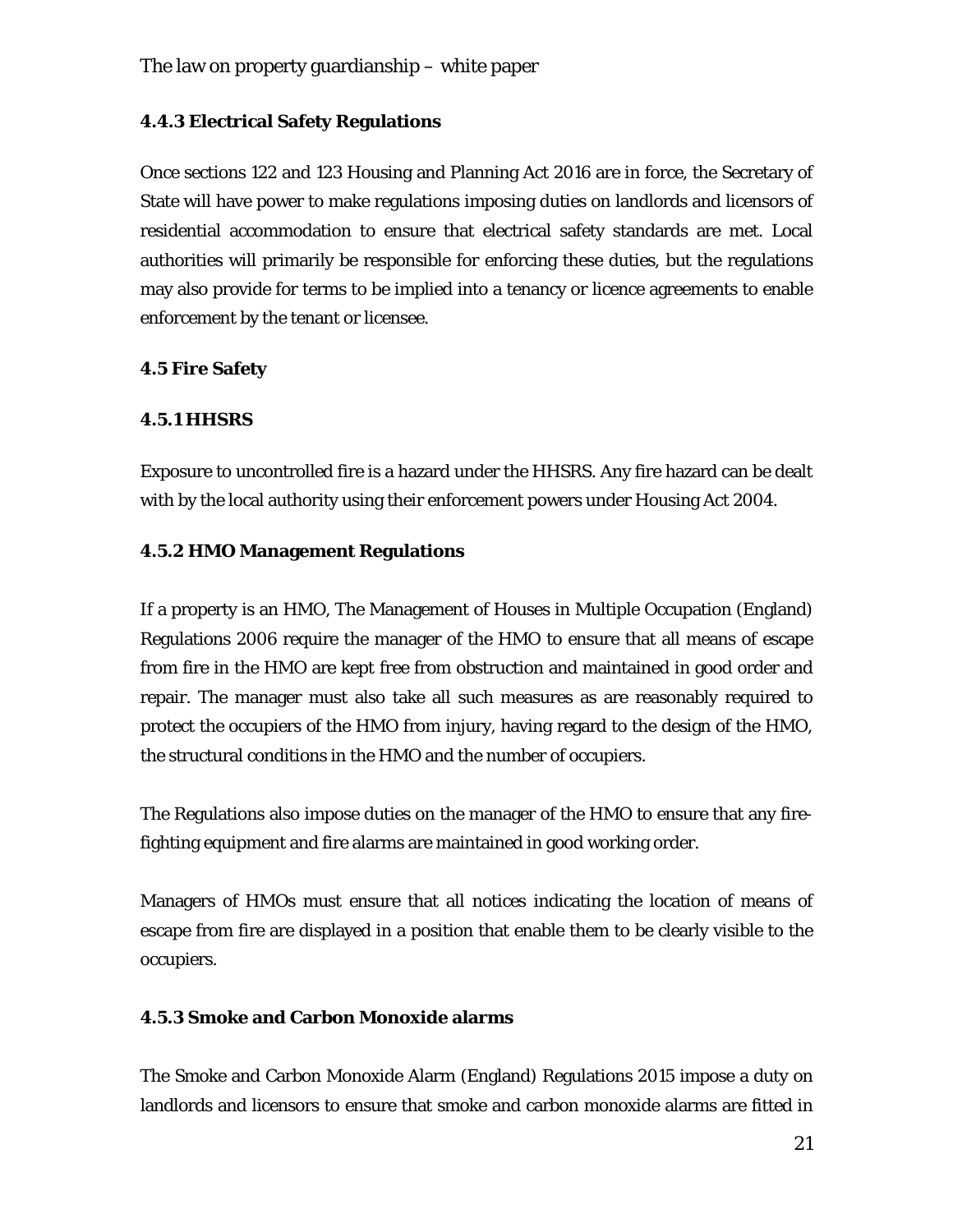properties let by them. The duty applies where a person grants a tenancy or licence to a person to occupy the property as his only of main residence. Even if Guardians are, *e.g.*, students or otherwise relatively transient, they are more likely than not to be considered to be occupying as an only or main residence.

The duty does not apply to an HMO licenced under the Housing Act 2004 (see below). This is because the mandatory conditions attached to such a licence require the licenceholder to ensure that smoke and carbon alarms are installed in licensed properties. The landlord/licensor must ensure that there is a smoke alarm on each storey of the property on which there is a room used wholly or partly as living accommodation. Living accommodation includes a bathroom or lavatory. The landlord must also ensure that there is a carbon monoxide alarm in any room used as living accommodation which contains a solid fuel burning combustion appliance. The Regulations are enforced by local authorities.

#### **4.5.4 Fire Safety Order**

The Regulatory Reform (Fire Safety) Order 2005 is primarily concerned with fire safety in the workplace but extends to a wide range of other premises. Although the Order does not apply to 'domestic premises', these are defined so as only to include premises occupied as a private dwelling, including any garden, yard, garage, outhouse, or other appurtenance of such premises which is *not* used in common by the occupants of more than one such dwelling. Accordingly, the Fire Safety Order applies to the common parts of a block of flats or the shared parts of any HMO which *are* so used. In some cases, therefore, the Fire Safety Order will apply.

In others cases, it may be less clear, *e.g.* where there is only one dwelling in the building, which is occupied by a number of Guardians, so that there is no apparent use by the occupiers of other dwellings, the Guardian Company (or its principal) will nonetheless be in possession of other dwellings (if any), and as such may be considered to be in occupation of them so that, in turn, they are using the common parts in common with the Guardians, *e.g.* when showing round potential new occupiers.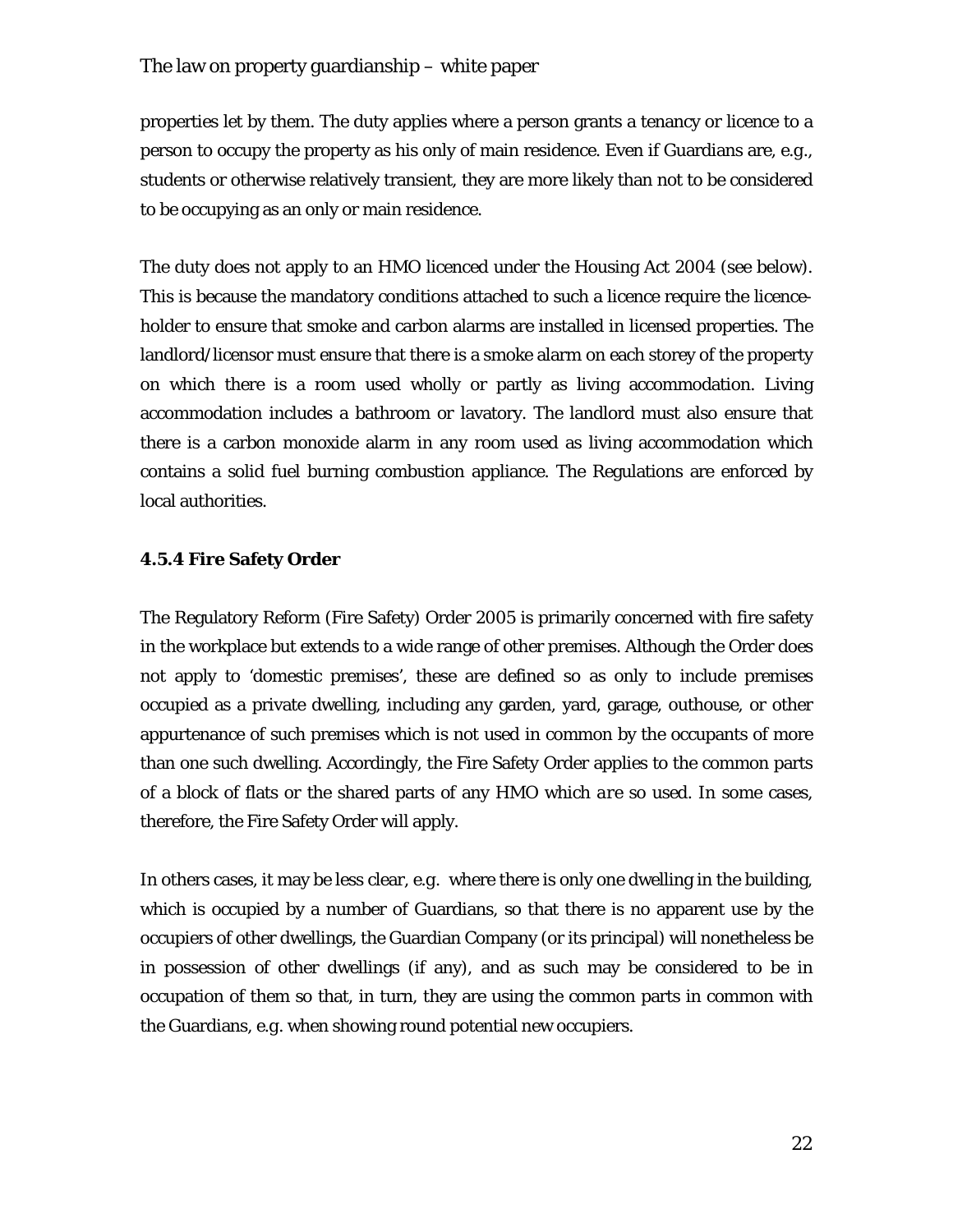Caution therefore suggests compliance in all cases, not least because it is not impossible (bearing the nature of the relationship in mind) that a Guardian Company could be considered to owe a common law duty of care to very similar effect in all the circumstances.

The duties under the Order are imposed on the 'responsible person' defined in such a way that, where the Order applies, the duties are imposed on the Guardian Company.

Key issues are summarised below, but all Guardian Companies should have regard to the Home Office document: "Fire safety risk assessment: sleeping accommodation" which gives detailed guidance on the Fire Safety Order.

#### **4.5.4.1 General duty**

Under the Fire Safety Order, the responsible person owes a duty to any 'relevant person' to take such general fire precautions as may reasonably be required in the circumstances of the case to ensure that the premises are safe. Relevant person is defined as anyone who may be lawfully on the premises.

#### **4.5.4.2 Risk assessment and other duties**

The Fire Safety Order also requires the responsible person to undertake an assessment of the risks to which relevant persons are exposed in order to identify the general fire precautions he or she needs to take to comply with the requirements of the Order.

There is a duty on the responsible person to ensure that, where necessary, the property is, to the extent that is appropriate, equipped with fire-fighting equipment, fire detectors and alarms, and that any equipment provided is easily accessible, simple to use and indicated by signs. There must be a suitable system of maintenance for maintaining any fire-fighting equipment.

The responsible person must also ensure that routes to emergency exits from the property and the exits themselves are kept clear at all times.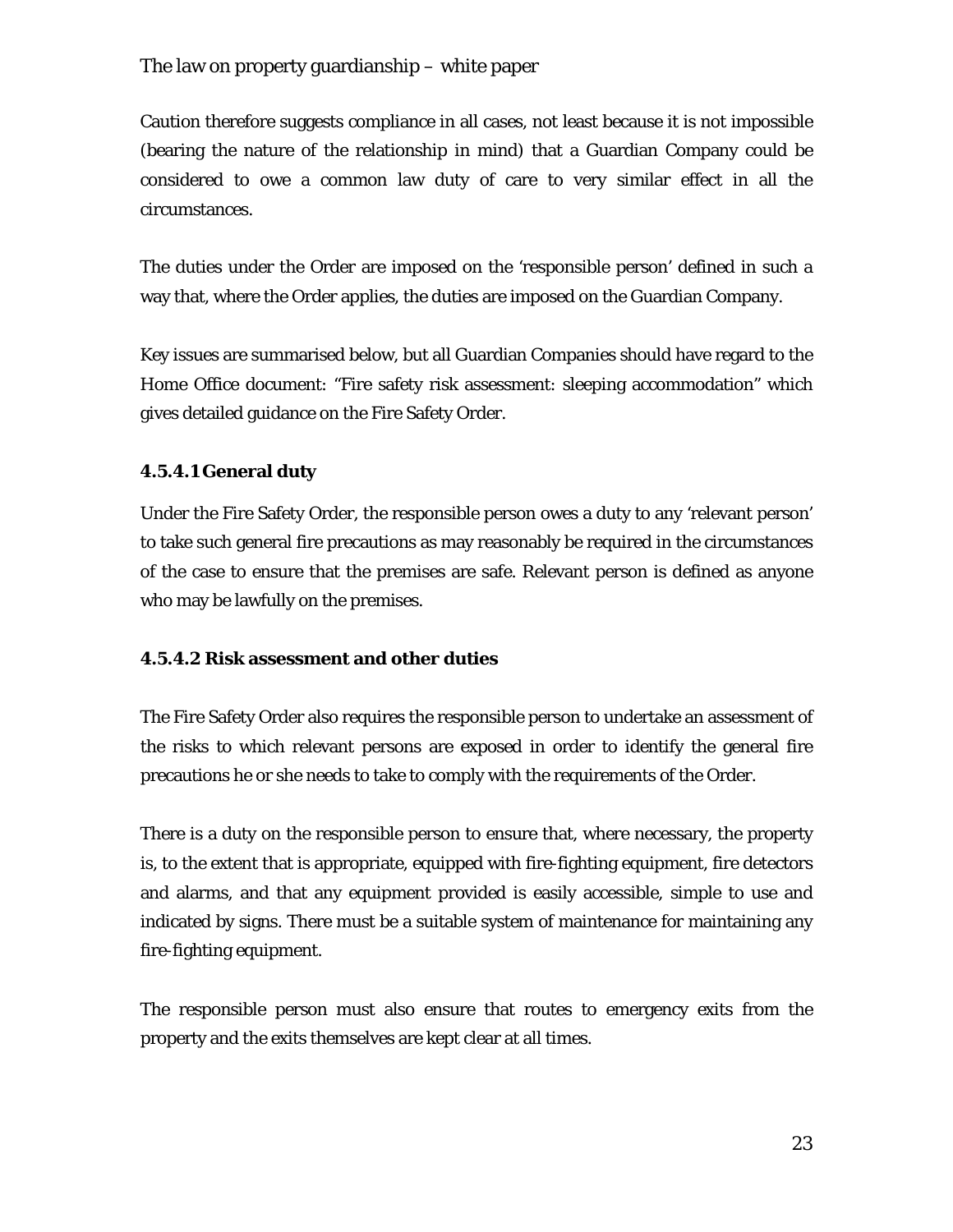The Order also imposes a duty on the responsible person to implement appropriate safety procedures to be followed in the event of imminent danger. While the Order does not specify the extent of suitable training for building types, buildings occupied by Guardians are often may be complex in layout. It is probably appropriate to ensure that every Guardian has a basic training course on what to do in the event of fire and how to use fire-fighting equipment to comply with the expectations of the Order. On their arrival at the property, Guardians should actually be shown the exit routes and be given a briefing on the fire plan and who is responsible in the event of fire.

#### **4.5.3 Physical Protection**

Physical protection from fire is largely achieved through proper building standards and the installation of effective fire doors. If any significant works are carried out, these works will need to comply with Part B of the Building Regulations 2010. Where a building is not at this standard, this is something which will affect the fire risk assessment and additional precautions may be needed.

#### **4.5.4 Furniture**

If any upholstered furniture is provided it must comply with the Furniture and Furnishings (Fire) (Safety) Regulations 1988. All furniture in the property must have a permanent label clearly stating that it passes the ignitability test (which means are resistant to ignitability if a lighted match or cigarette is placed on them). Beds and mattresses do not require these labels but are fire resistant if they comply with the Standard BS 7177 which will usually be shown on the mattress label.

Failing to comply with these Regulations is a criminal offence punishable by up to 6 months' imprisonment and an unlimited fine. A Guardian may also be able to make a personal injury claim for damages if a fire is caused by a breach of these regulations.

#### **4.6 Other Environmental Health considerations**

#### **4.6.1 Legionella**

Legionella can develop in stagnant hot or cold water systems. If water droplets containing with legionella bacteria are inhaled, this can cause legionnaires' disease.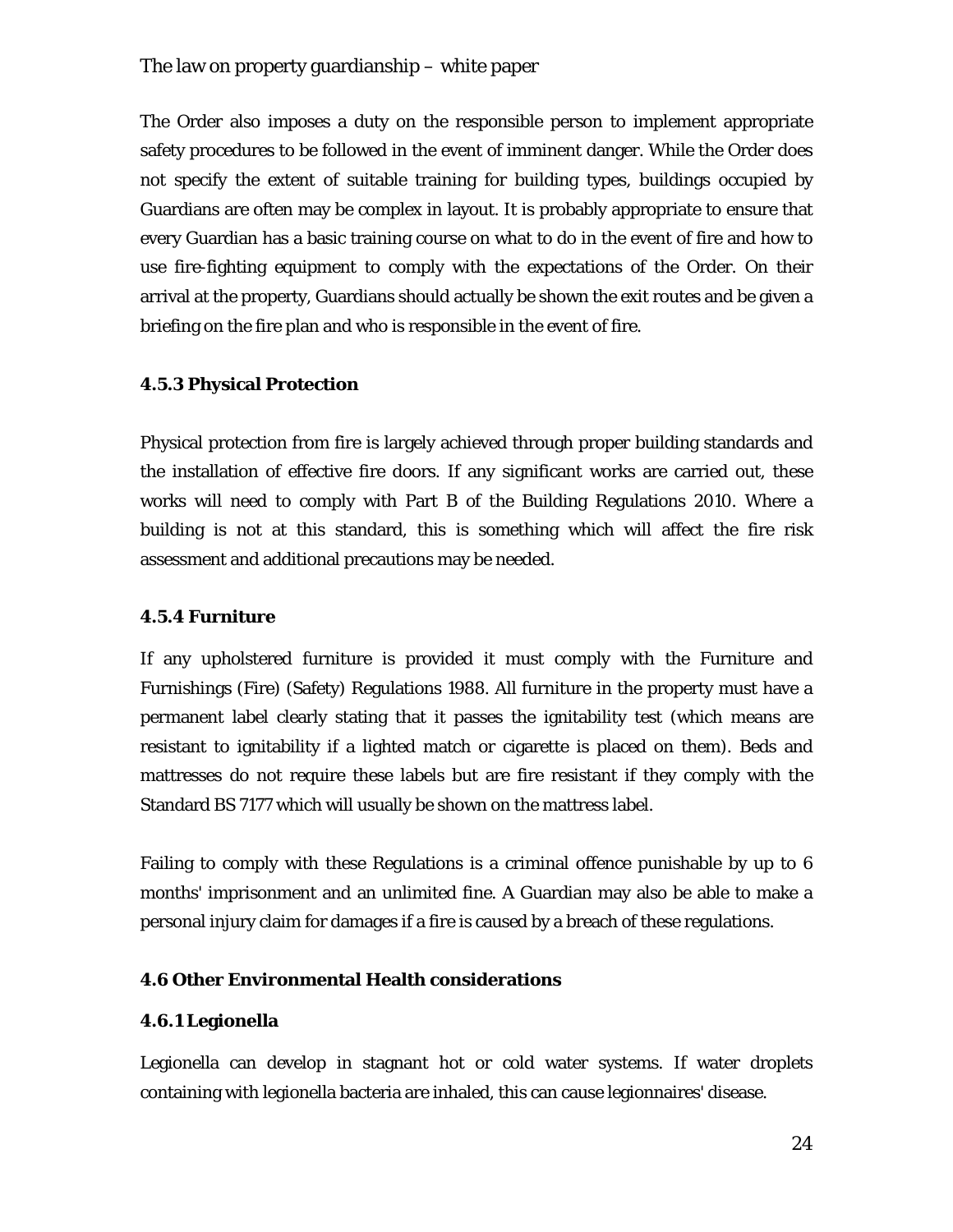Property Guardian Companies have duties in relation to managing the risks of legionella arise from the application of the Health and Safety at Work etc Act 1974 and the Control of Substances Hazardous to Health Regulations 2002. Landlords and licensors are required to assess the risk of exposure to legionella in their properties but that does not always mean that a detailed assessment is necessary.

The HSE have issued guidance - *Legionella and landlords' responsibilities* – which states that 'legionella test certificates' are not mandatory and there is no specified frequency of risk assessments that is required. However, it would be good practice to record the findings of any risk assessment and to review the assessment periodically.

If a Guardian Company is confident that there are no risk factors present and there is no significant risk posed by legionella, no further risk assessment will be required. Some risk factors which would indicate that a more detailed assessment is needed to include the presence of stored water tanks and or 'dead legs' in the pipe system.

## **4.6.2 Asbestos**

Asbestos might be present in properties occupied by Guardians. Removal of such asbestos is likely to result in an increase in airborne fibre levels, and so existing asbestos can be managed. Asbestos itself is not forbidden but it must be in a safe condition.

If asbestos is present but it is in good condition and not damaged and it is not likely to be worked on or disturbed, then there is probably not a significant risk to Guardians.

Effective management of asbestos materials involves identifying the location and condition of asbestos ensuring it is effectively sealed, made inaccessible, labelled, and its location recorded.

Asbestos can be a hazard under the HHSRS and if Guardians subsequently suffer any injuries they might have a civil claim under the Occupiers Liability Act 1957.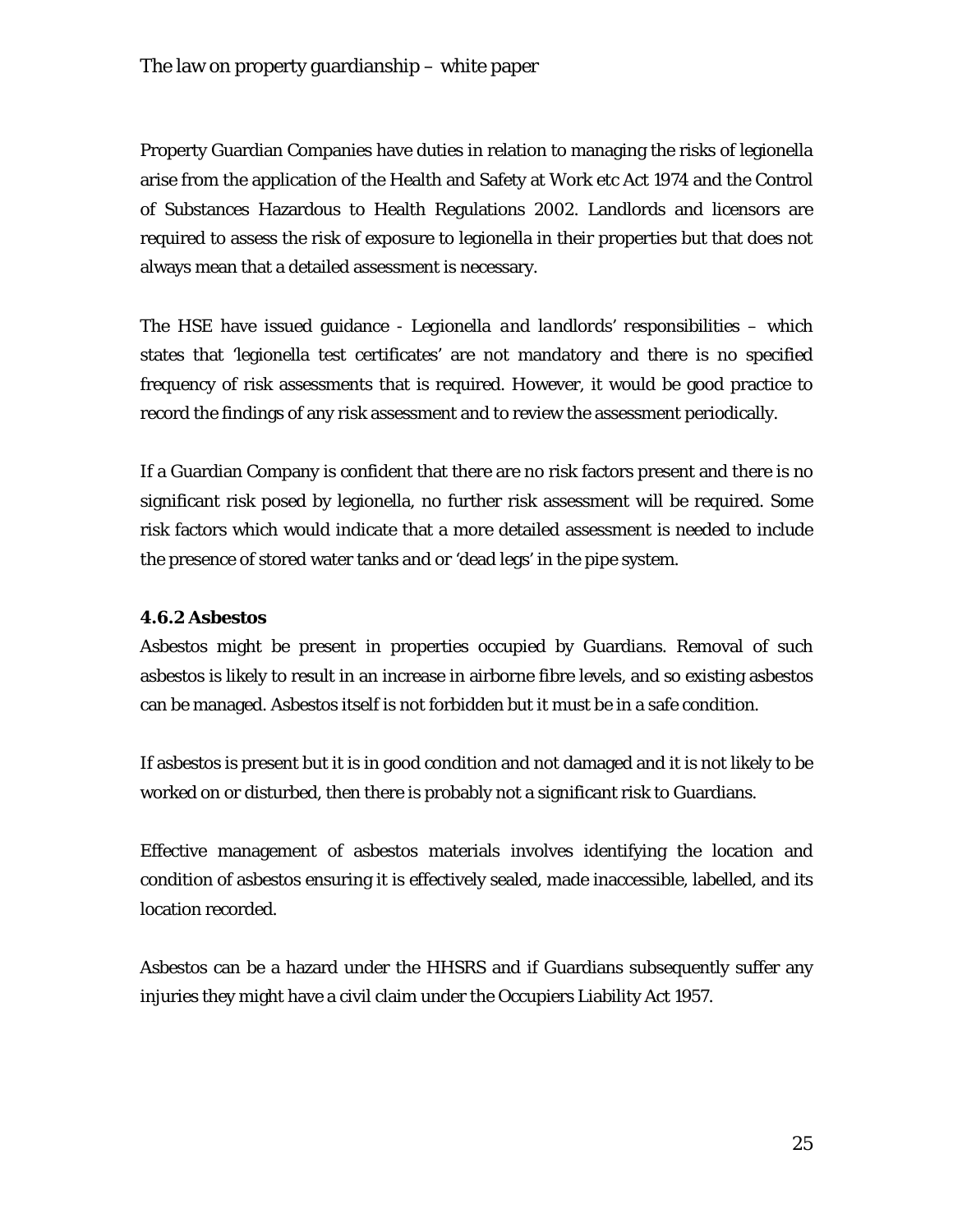## **4.6.3 Physical safety**

## **4.6.3.1 HHSRS**

A local authority may take action in relation to a tripping or falling hazard under the HHSRS.

## **4.6.3.2 HMO Management Regulations**

If the property is an HMO, the HMO Management Regulations impose a duty on the person managing the HMO to maintain all common parts of the HMO in safe and working condition and to keep then them reasonably clear from obstruction. Beyond this, the common parts of the HMO must be kept in good and clean decorative repair.

"Common parts" has an extensive definition and includes entrance doors, stairways corridors used by occupants to access their own personal units of living accommodation. A potential issue for Guardian Companies is that common parts includes "any other part of an HMO the use of which is shared by two or more households living in the HMO, with the knowledge of the landlord". This could encompass parts of a building which the company did not intend the Guardians to make use of but which it knows they do. The regulations specify that handrails and bannisters should be provided where necessary, and all stair coverings, banisters and handrails, windows and other means of ventilation in the commons parts are kept in good repair.

Breach of the Management Regulations without reasonable excuse is a criminal offence. In order to avoid committing this offence, regular inspections of the common areas will be essential. Records must be kept to prove that this was done and that no problems were detected. If Guardians are causing obstructions (such as leaving bicycles in a hallway) action must be taken and records kept, or the Guardian Company will not have a 'reasonable excuse defence'.

## **5. HMO licensing, selective licensing and HMO Management Regulations**

## **5.1 Introduction**

Houses in multiple occupation (HMOs) and licensing of other residential property are regulated by the Housing Act 2004.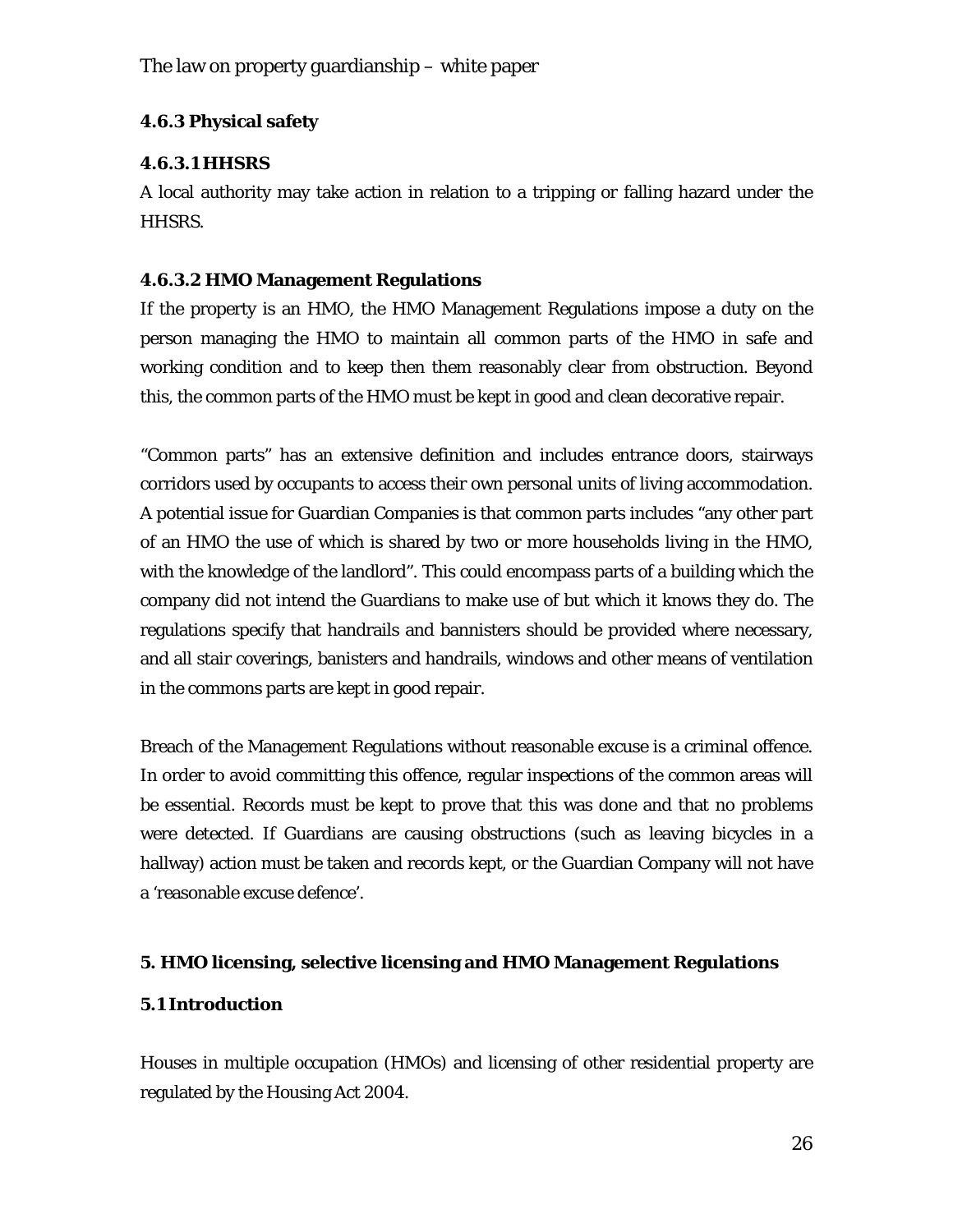HMO definitions and licensing requirements apply to all residential occupiers and therefore it is irrelevant whether the Guardian occupies a property under a licence or a tenancy. HMO definitions and licensing requirements also apply to all properties that are residentially occupied, regardless of their previous use, so would include commercial properties when residentially occupied by Guardians.

When considering the possibility of HMO requirements applying, it is essential to:

- identify whether the property or part of a property is a HMO;
- determine whether the HMO requires a licence.

It is important to be aware that HMO has a different definition in the context of planning and council tax. The information set out below relates to licensing.

To assist the reader, terms in italics are defined in further detail in this document.

## **5.2 HMOs**

#### **5.2.1 HMOs - Overview**

The Housing Act 2004 sets out five tests for determining whether a building or part of a building is a HMO.

These are:

- 1. The *standard test* under s254 Housing Act 2004
- 2. The *self-contained flat test* under s254 Housing Act 2004
- 3. The *converted building test* under s254 Housing Act 2004
- 4. Buildings subject to an *HMO declaration* under s255 Housing Act 2004
- 5. The *converted block of flats test* under s257 Housing Act 2004

If the building or part of a building does not fall within any of the above tests it will not be a HMO.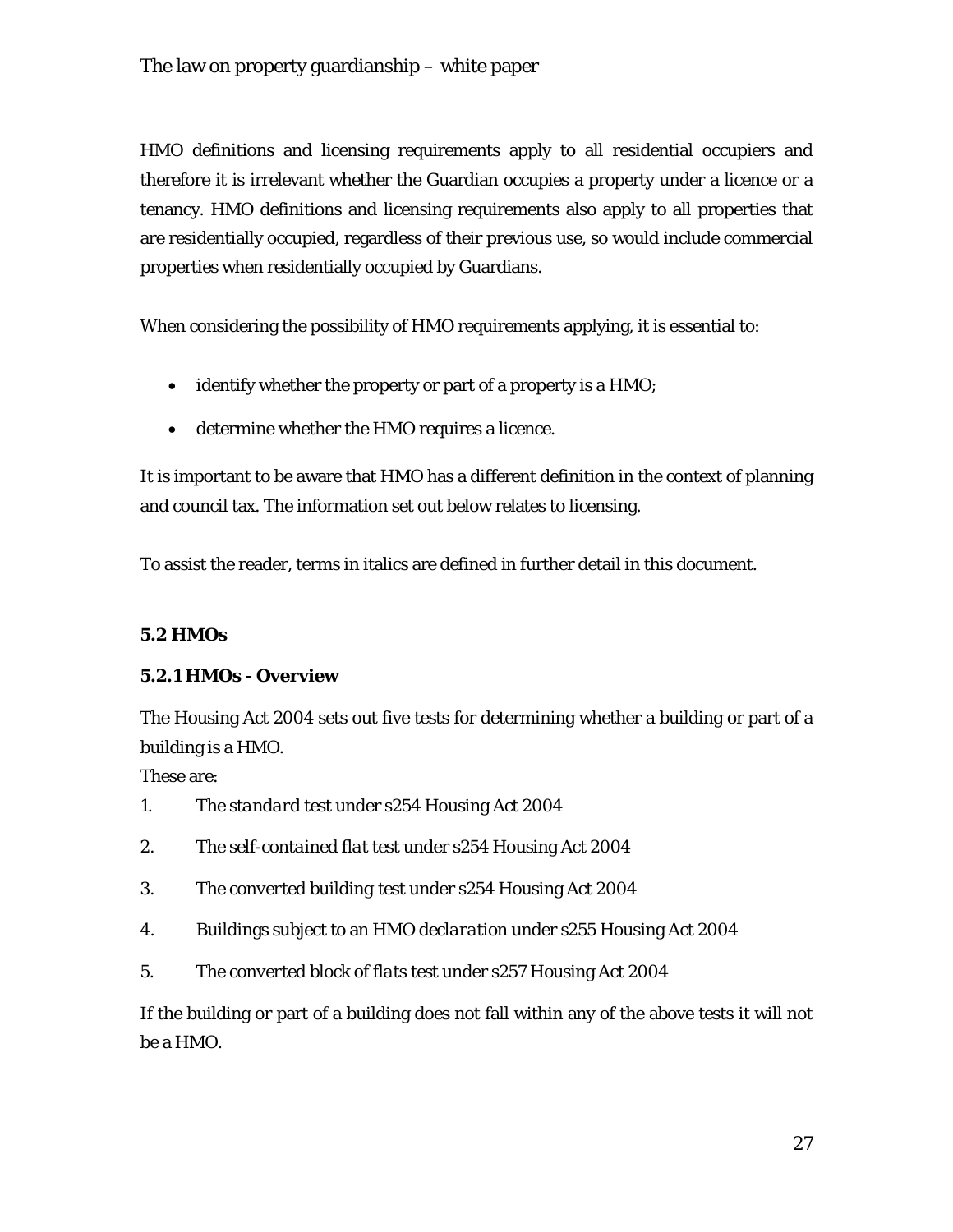If the building or part of a building does fall within one of the above tests, it is then necessary to check whether it falls within any of the HMO exclusions contained in Schedule 14 of the Housing Act 2004. If it does so, then it will not be an HMO.

It is important to be aware that both a part of a building such as a flat may be an HMO and the entire building may also be a HMO under a different definition. Therefore, when assessing whether a property is a HMO it is important to identify any self-contained flats first. The HMO tests above should be applied to the individual self-contained flats and then to the building as a whole.

Not all HMOs need to be licensed. Once it is established that the property is a HMO, the next step is to check to whether it falls within any of the licensing schemes. HMO licensing falls within two categories:

- 1. *Mandatory licensing* for all larger HMOs, which are considered to present the greatest risks to health and safety; and
- 2. *Additional licensing* for other HMOs which is governed covered by local licensing schemes.

Some local authorities also require non-HMO accommodation to be licensed under *selective licensing* schemes.

Landlords or managers of all HMOs, regardless of whether or not they require a licence, need to comply with the HMO Management Regulations.

## **5.2.2 HMO Tests**

## **5.2.2.1 Standard Test**

The *standard test* under s254 Housing Act 2004 is the key test for determining whether a property is a HMO. The other tests are variants of this test, so it is important to understand its detail. The test states:

A building or part of a building meets the standard test if: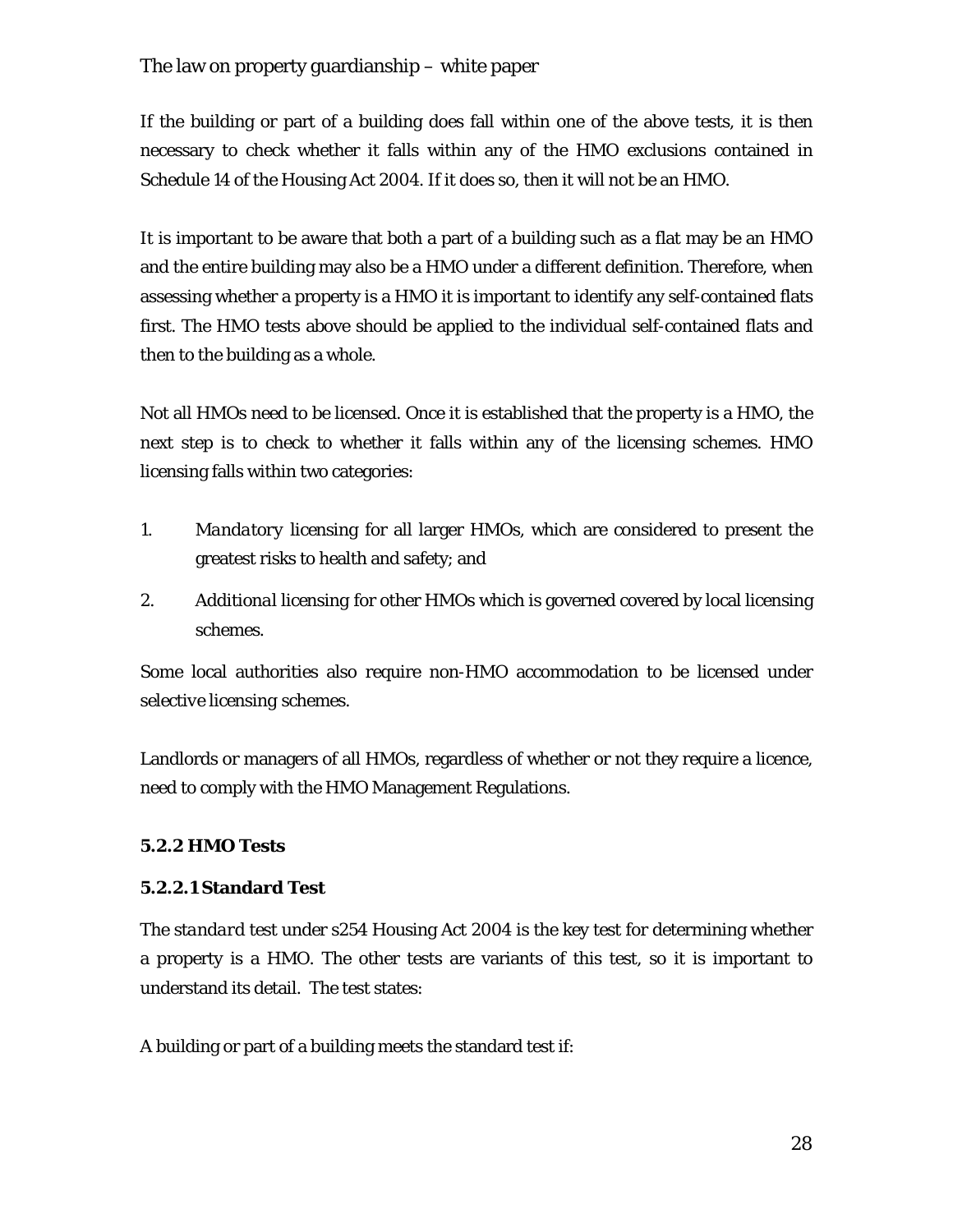- a) It consists of one or more units of living accommodation not consisting of a *selfcontained flat* or flats;
- b) The living accommodation is occupied by persons who do not form a single *household*;
- c) The living accommodation is occupied by those persons as their *only or main residence* or they are treated as so occupying it;
- d) Their occupation of the living accommodation constitutes the *only use* of that accommodation;
- e) Rents are payable or other consideration is to be provided in respect of at least one of those persons' occupation of the living accommodation; and
- f) Two or more of the *households* who occupy the living accommodation share one or more *basic amenities* or the living accommodation is lacking in one or more basic amenities.

Most guardian HMO properties will be HMOs under the *standard test*.

#### **5.2.2.2 The Self-Contained Flat Test**

The *self-contained flat test* applies if the property is a self-contained flat and paragraphs (b)-(f) of the above test apply with references to living accommodation being read as references to the flat.

#### **5.2.2.3 Converted-Building Test**

The *converted-building test* is designed to catch converted buildings that contain a mixture of self-contained flats and living accommodation with shared facilities which is not self-contained. The converted-building test is very similar to the standard test incorporating paragraphs (b)-(e) above. However, there is no requirement that households share one or more basic amenity (paragraph (f)).

#### **5.2.2.4 Important Definitions**

In order to apply the above tests, it is crucial to have an understanding of other important definitions in the Act. A summary of the most important terms is set out below.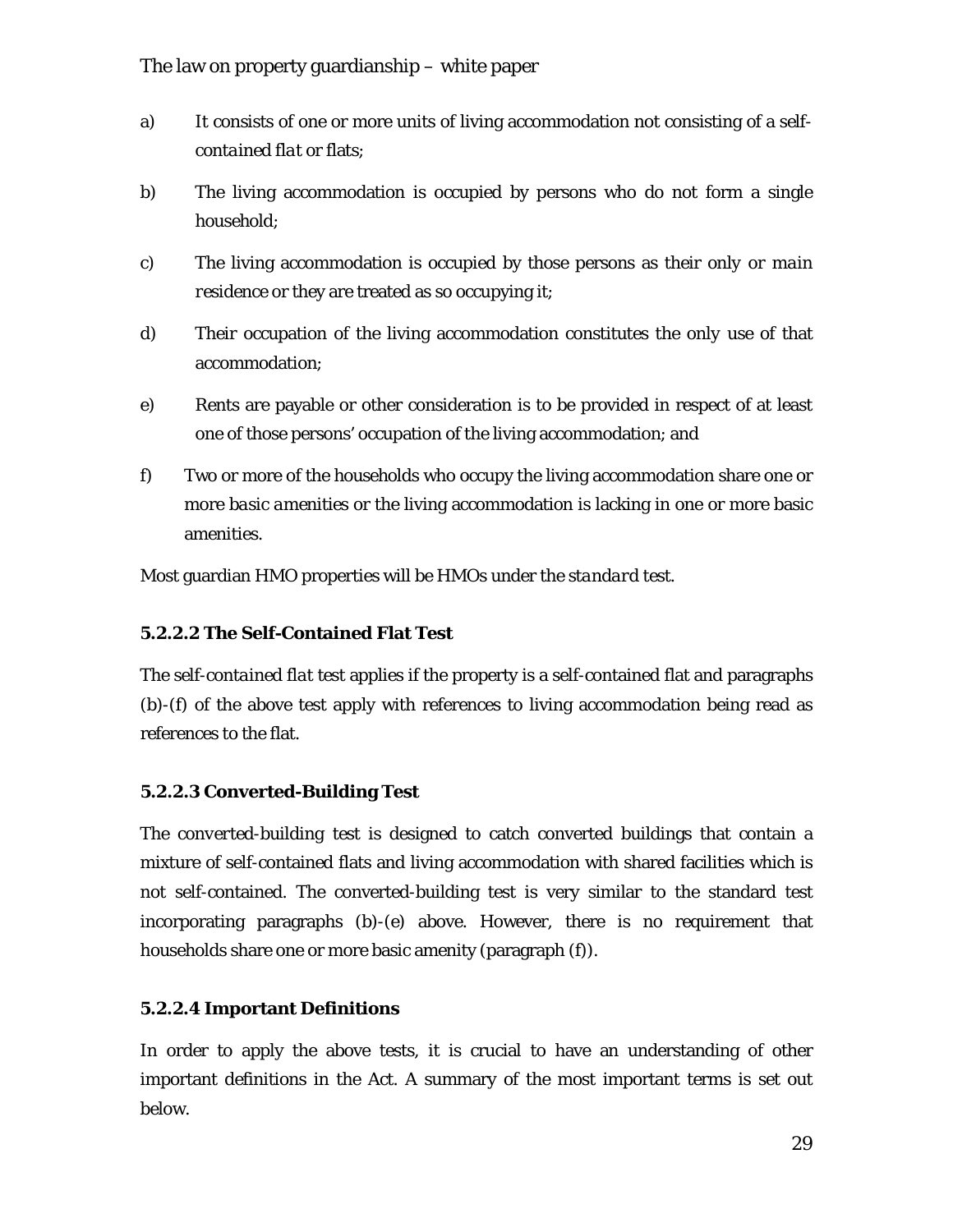- *Basic amenities*: means a toilet, personal washing facilities or cooking facilities.
- *Household*: The definition centres around families and co-habiting couples.

Therefore, a single household would include a couple and those related as parents, siblings, children, uncles, aunts, nephews, nieces, grandparents, grandchildren or cousins. Half, step and foster relationships count as full relationships.

- *Only or main residence*: The Act treats certain people as always occupying as their only or main residence. In most cases, Guardians will be occupying the property as their only or main residence. (Certain occupiers are deemed to be occupying property as their only or main residence. They are: students occupying for the purpose of undertaking a full-time course of further or higher education and those occupying accommodation as a refuge. While the latter is unlikely to be relevant, the former may well be).
- *Only use*: also known as the 'sole use' condition. There is a presumption that the sole use condition is met unless the contrary is shown.
- *Self-contained flat*: means a separate set of premises, whether or not on the same floor, which forms part of a building; either the whole or a material part of which lies above or below some other part of the building; and in which all three *basic amenities* are available for exclusive use of its occupants.

#### **5.2.2.5 HMO Declarations**

The Housing Act 2004 also allows a local authority to declare that a property or part of it is an HMO even where the 'sole use' condition is not satisfied. A local authority may do this by making an *HMO declaration*. The subject property still needs to satisfy the other conditions of either the '*standard,' 'self-contained flat,'* or *'converted-building*' test and the local authority must be satisfied that HMO use is a 'significant use' of the property. HMO declarations are unlikely to be relevant to Property Guardianship as the Guardians will usually all be occupying the property as their only or main residence. The purpose of HMO declarations is to address properties where the fluctuating nature of the occupants may mean that the property moves in and out of one of the three tests, *e.g.* a hotel which from time to time provides interim accommodation to homeless persons.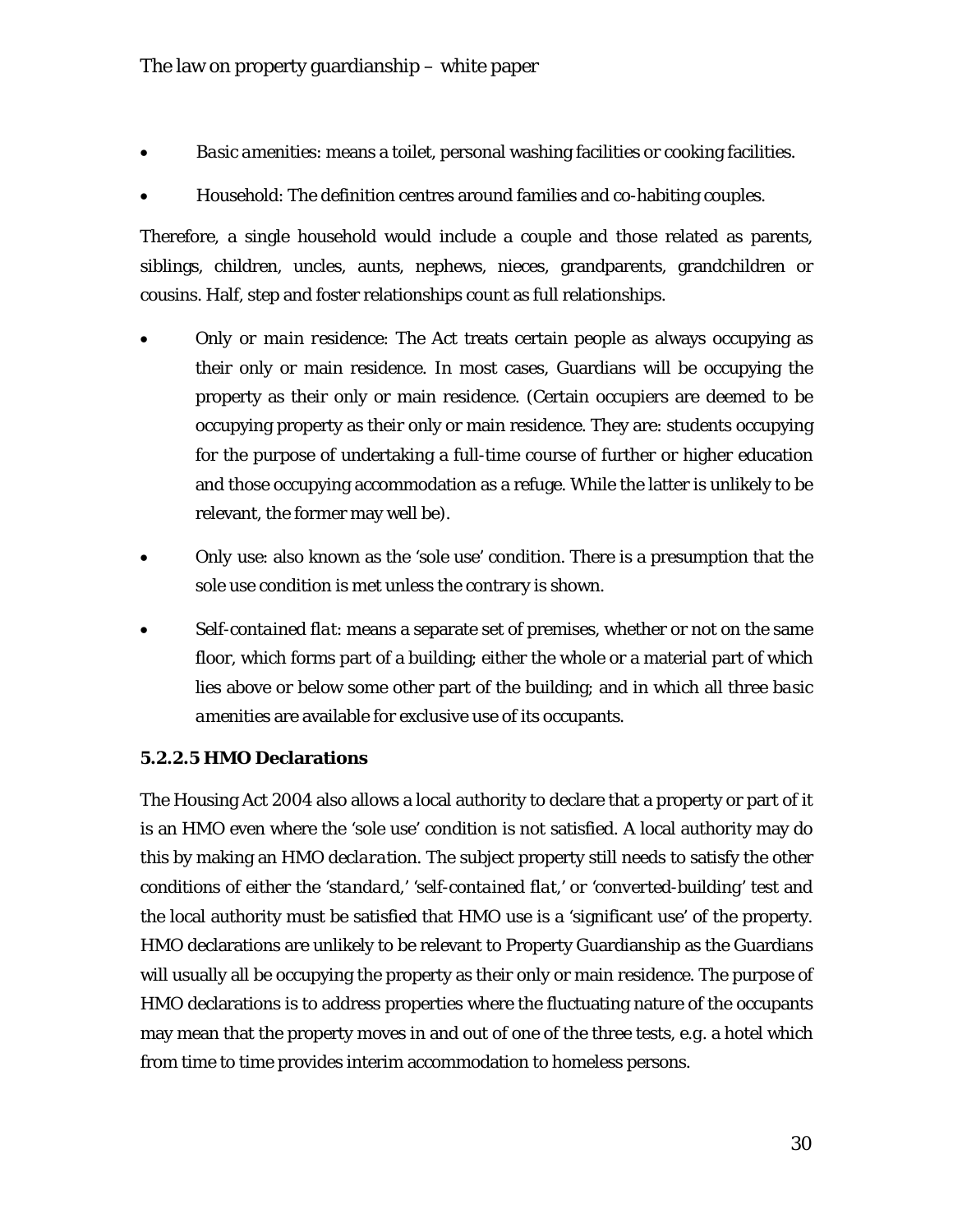## **5.2.2.6 Converted Block of Flats Test - 'S257' HMOs**

There is a further completely distinct test for HMOs contained at s257 Housing Act 2004. These HMOs are commonly referred to as 's257 HMOs' and the test is known as the '*converted block of flats'* test. S257 HMOs are covered by separate rules relating to licensing and management.

A building or part of a building will be a s257 HMO if:

- a) It has been converted into and consists of *self-contained flats*;
- b) The building work undertaken in connection with the conversion did not comply with the *appropriate building standards* and still does not comply with them; and
- c) Less than two-thirds of the self-contained flats are *owner-occupied*.

The *appropriate building standards* refer to the Building Regulations imposed at the time of the conversion by s1 of the Building Act 1984 or the Building Regulations 1991 for building work completed before 1 June 1992.

*Owner-occupied* means occupied by a leaseholder with a term of more than 21 years, a freeholder or a member of a leaseholder or freeholder's family.

A flat within a converted block could be an HMO under the '*self-contained flat test*' and the whole building could be a 257 HMO under the '*converted block of flats'* test.

S257 HMOs are much harder to recognise on the surface as it is not always clear whether building work has been undertaken in accordance with the relevant building regulations. Advice should be obtained from a surveyor or other suitably qualified professional to confirm that work has been completed to the relevant standard.

## **5.2.2.7 HMO Exemptions**

Schedule 14 of the Housing Act 2004 contains exemptions setting out when a building will not be an HMO for licensing purposes. These are unlikely to be relevant to Property Guardianship. They include: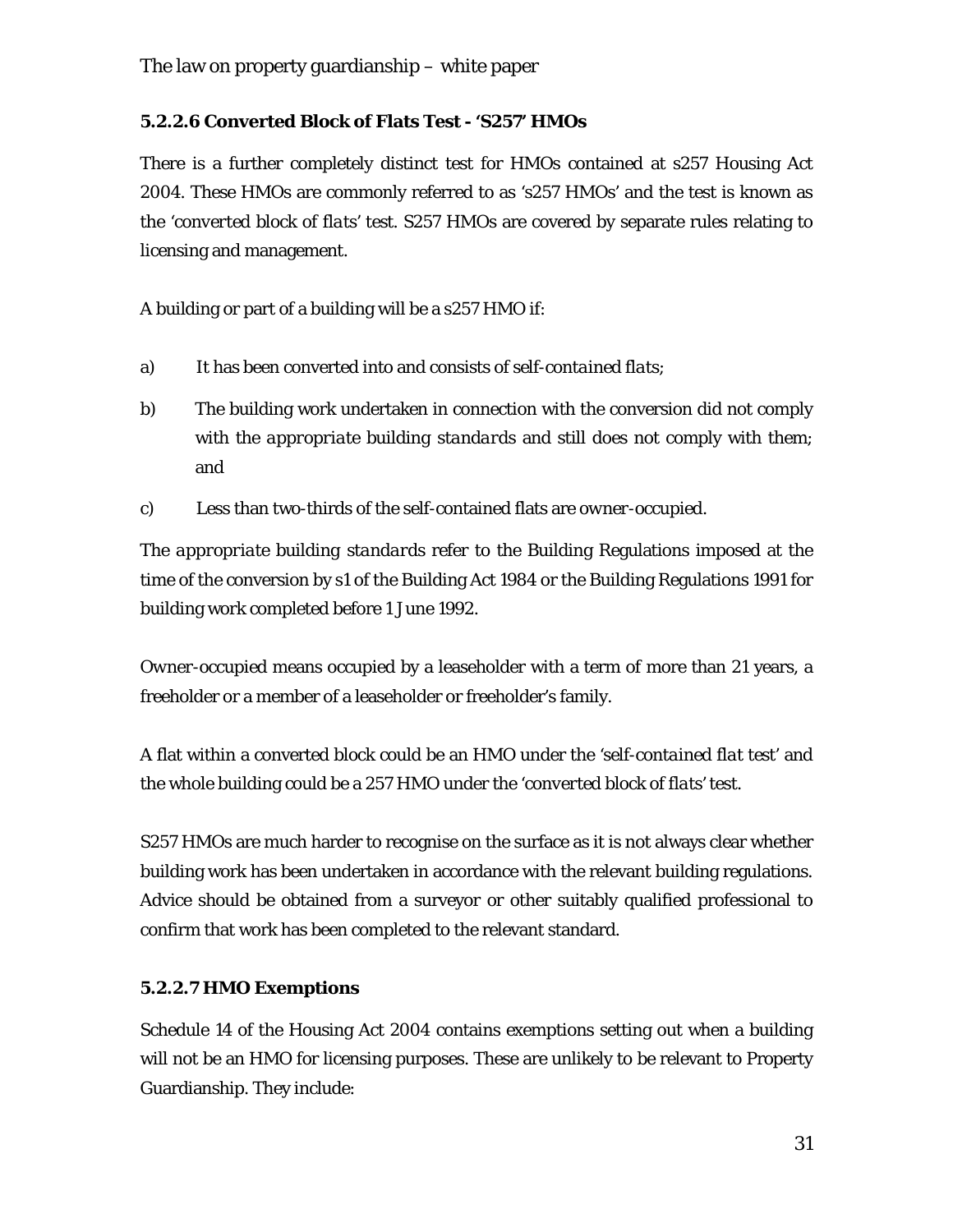- Buildings controlled by local authorities
- Buildings occupied by students and controlled by the educational establishment
- Buildings occupied by religious communities
- Owners living in their properties with no more than two lodgers

In addition, buildings occupied by two persons who form two households are exempt. This could therefore apply where there are only two Guardians, or two Guardian households, in a building, no matter how large.

## **5.3 HMO Licensing**

Once it has been established that the property or part of a property is an HMO, the next step is to determine whether a licence is required.

Not all HMOs need to be licensed. The government has ordered that some large HMOs are required to be licensed in all cases. This is known as *mandatory licensing*. All other HMOs only require a licence if the local authority has implemented further licensing schemes. This is known as *additional licensing*.

## **5.3.1 Mandatory Licensing**

Whether an HMO requires a licence under the mandatory licensing scheme is determined by the Licensing of Houses in Multiple Occupation (Prescribed Descriptions) (England) Order 2006. An HMO requires a licence if all the following conditions are met:

- It has three or more storeys;
- It has five or more occupiers;
- The occupiers live in two or more single households.

Special rules apply for counting storeys including how to treat basements, attics and accommodation situated below and above business premises.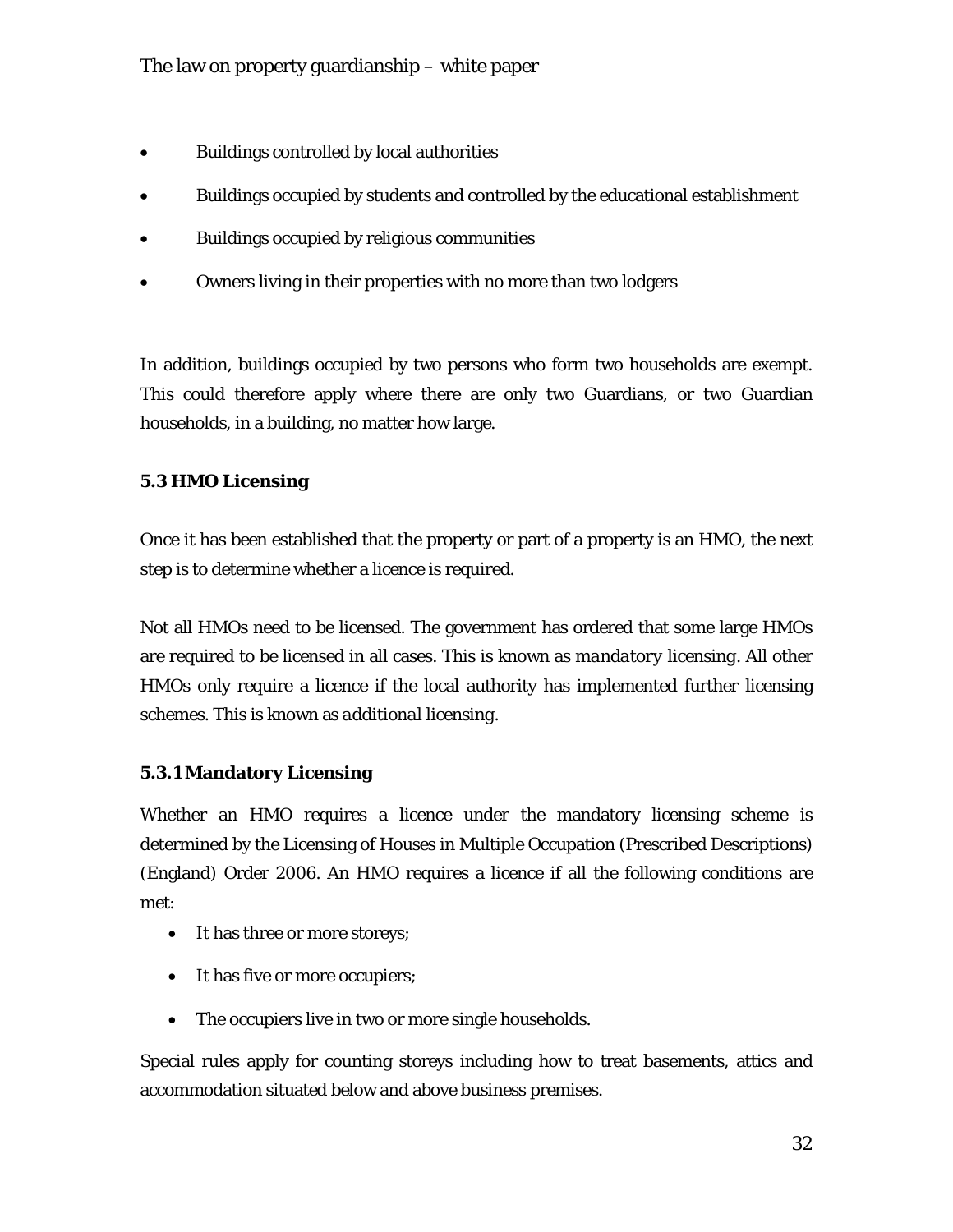When counting the number of storeys, it is the number in the individual HMO that counts, not the number of storeys in the building in which the HMO is situated. A single storey, self-contained flat in a five-storey block of flats is a single storey HMO not a fivestorey HMO. Where, however, the HMO is a part of a building situated above or below business premises, the storeys comprised in the business premises are included in the calculation of the number of storeys even though the business premises do not form part of the HMO.

Properties which are HMOs under s.257 Housing Act 2004 are not subject to mandatory licensing.

It is important to be aware that the government has recently consulted on extending mandatory licensing to cover all HMOs with five or more occupiers irrespective of the number of storeys: *Houses in Multiple Occupation and Residential Property Licensing Reforms: A Consultation Paper*, October 2016. This would substantially broaden the scope of mandatory licensing and would bring a large number of HMOs, which currently do not require a licence, within the remit of mandatory licensing.

## **5.3.2 Additional Licensing**

Additional licensing provides local authorities with power to impose further licensing schemes to cover smaller HMOs that fall outside the scope of mandatory licensing. Local authorities need to consider a number of factors and take reasonable steps to consult with those who might be affected before making an additional licensing designation.

Some local authorities, including the London Borough of Newham, Liverpool City Council and Oxford City Council have brought in additional licensing schemes that cover all HMOs.

Some local authorities have imposed designations to require all s257 HMOs to be licensed. Local authorities have discretion over the scope of additional licensing schemes and therefore are able to choose which HMOs require a licence. For example, the London Borough of Camden's additional licensing designation includes s257 HMOs but only those in which 50% or more of the HMO is tenanted.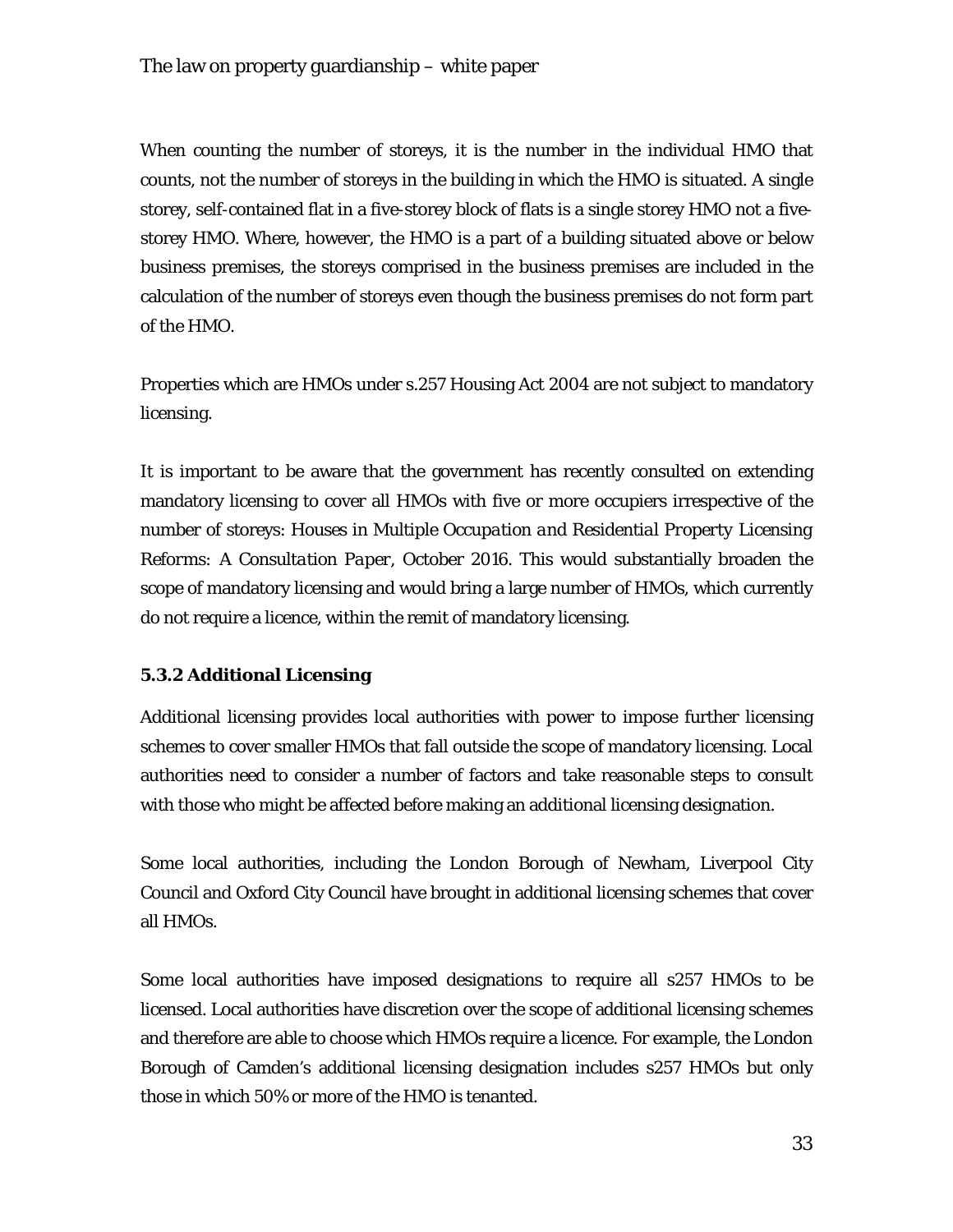#### **5.4 Selective Licensing**

Local authorities have power under Pt 3 Housing Act 2004 to implement a further type of licensing scheme known as selective licensing. This applies to non-HMO accommodation and therefore includes properties let to a single family or single individual. Local authorities are required to satisfy certain criteria and consult before they introduce such schemes and larger schemes still require central government approval. The London Borough of Newham has a selective licensing scheme that applies borough-wide, *i.e.* subject to its exceptions, all residential lettings in Newham require to be licensed. Selective licensing schemes are increasingly popular in London with the London Borough of Hammersmith and Fulham recently introducing a scheme (on 5 June 2017).

#### **5.5 Penalties for Failure to License**

The Housing Act 2004 introduces a number of penalties for failing to obtain a licence (whether under mandatory or additional HMO licensing schemes or under a selective licensing scheme). These can be summarised as follows.

- Criminal Prosecution: It is an offence to be in control of or manage an HMO which is required to be licensed but is not, unless there is a reasonable excuse for doing so. The local authority can bring a prosecution in the magistrates' court and the amount of any fine is unlimited.
- Civil Penalties: Section 249A Housing Act 2004, introduced by Housing and Planning Act 2016 with effect from 6 April 2017, allow local authorities to imposed fixed penalties of up to £30,000 as an alternative to prosecution.
- Restrictions on Gaining Possession (Tenancies): A landlord is not able to serve a valid section 21 notice seeking possession where the HMO is unlicensed or there is no application for a licence or there is no application for an exemption from licensing.
- Rent Repayment Orders: the tenant or local authority can make an application to the First-Tier Tribunal (Property Chamber) for an order that the landlord re-pay housing benefit or rent for a period of up to 12 months.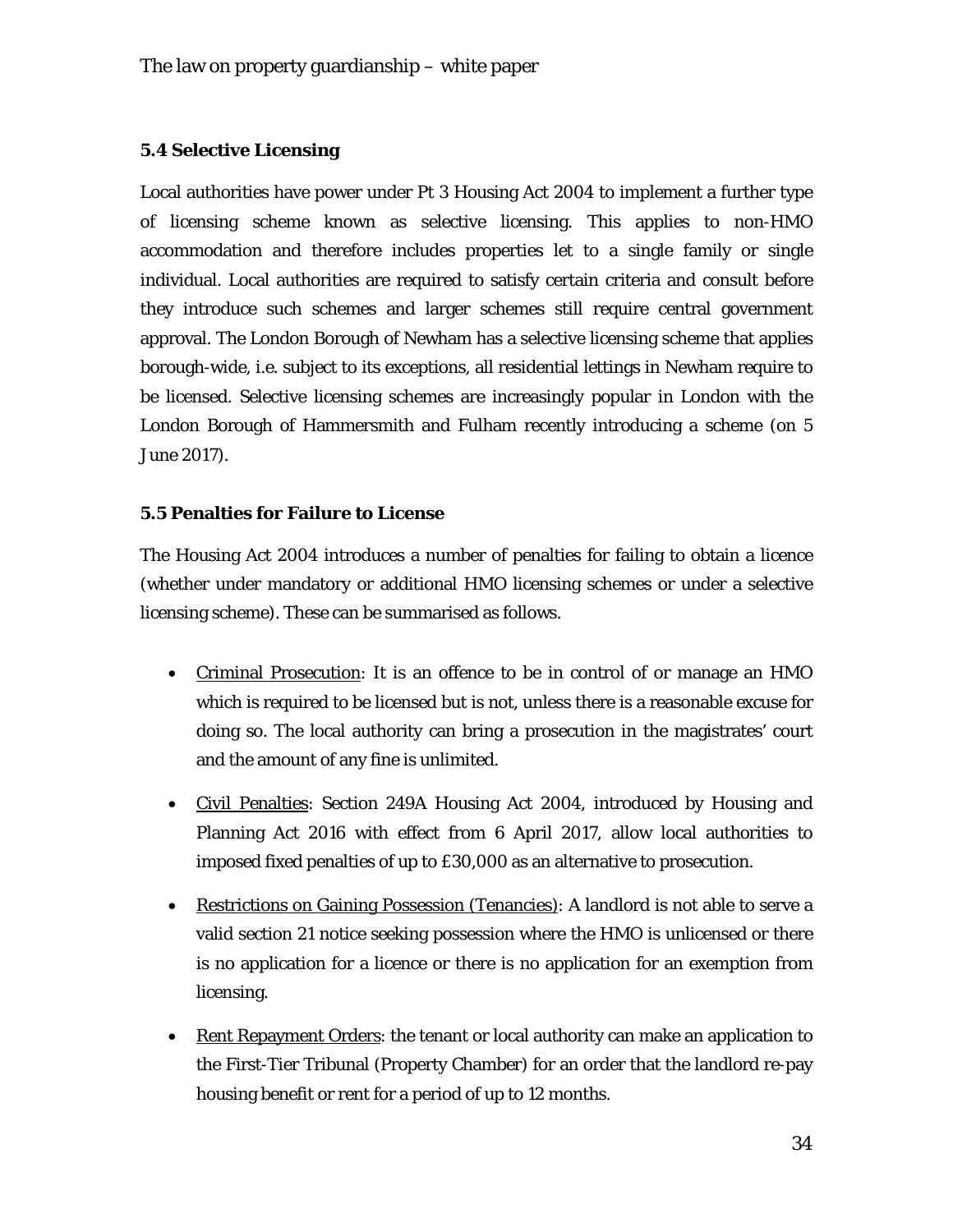• Banning Orders and Database of Rogue Landlords: Once the provisions of Pt 2 Housing and Planning Act 2016 are brought into force it is likely that failure to obtain a licence will be a 'banning order offence', which will mean that the local authority will be able to apply to the First-tier Tribunal for an order banning the person guilty of the offence from being involved in letting residential accommodation. A person subject to a banning order will be entered in the new database of rogue landlords.

## **5.6 Temporary Exemption Notice**

A person having control of or managing an HMO which needs to be licensed (under either the mandatory or additional schemes) or of a property which needs a licence under a selective licensing scheme can notify the authority of his intention to take steps to ensure that the property no longer requires a licence. If so, the authority may serve a 'temporary exemption notice', the consequence of which is that the property does not have to be licensed while the notice is in force. Such a notice remains valid for three months but it can be extended for a further three months. There is a right of appeal to the First-tier Tribunal against a decision not to serve a temporary exemption notice.

This procedure may be useful for Guardian Companies where it is clear that the Guardians' occupation of the property will be short-term.

#### **5.7 HMO Management Regulations**

It should be noted that the HMO Management Regulations apply to all HMOs regardless of whether they need to be licensed. All HMOs are subject to the Management of Houses in Multiple Occupation (England) Regulations 2006 save for section 257 HMOs which are subject to the Licensing and Management of Houses in Multiple Occupation (Additional Provisions) (England) Regulations 2007.

The regulations require the landlord or HMO manager to:

- Provide the manager's details to the occupiers
- Take safety measures
- Maintain water supply and drainage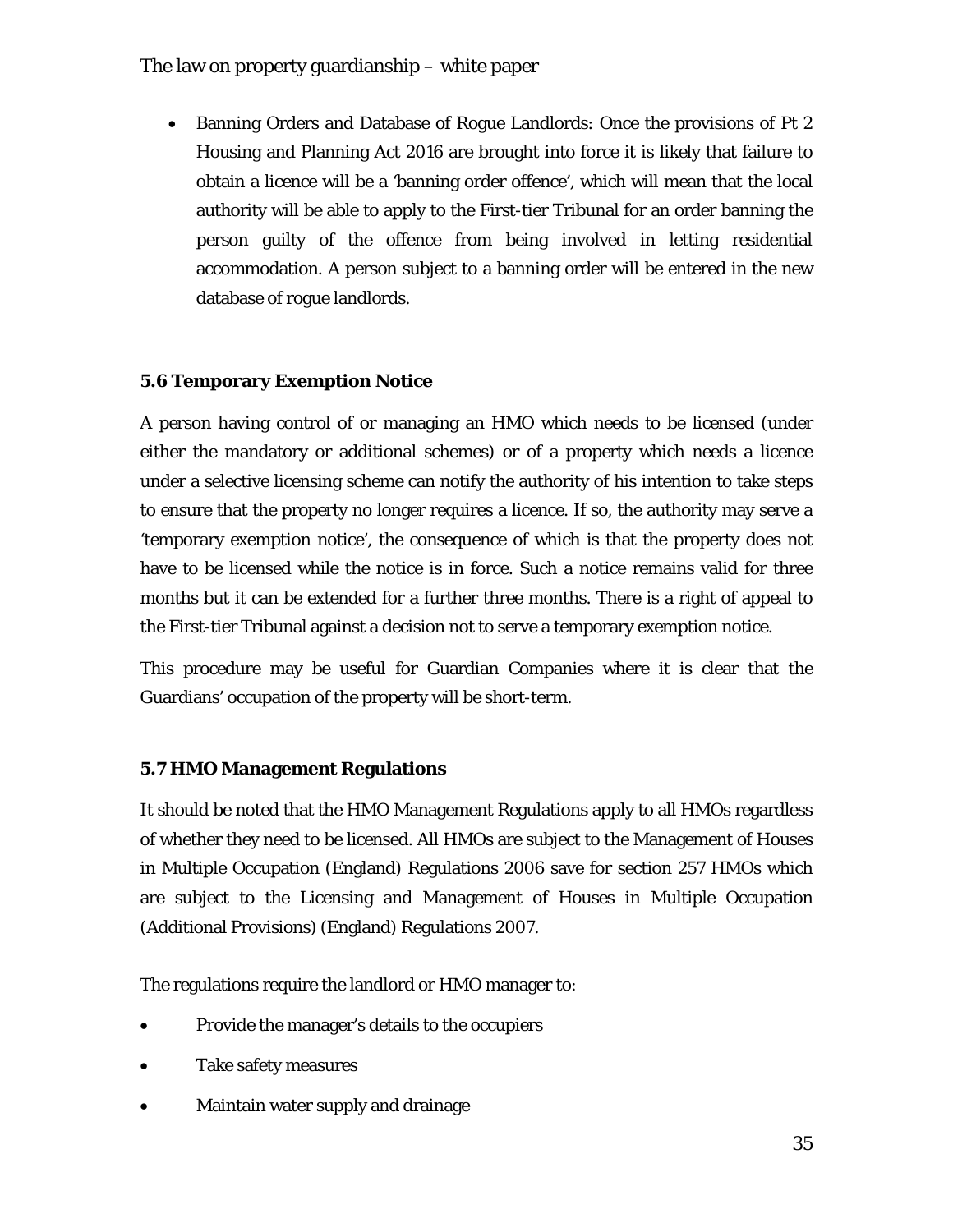- Supply and maintain gas and electricity
- Maintain common parts, fixtures, fittings and appliances
- Maintain living accommodation
- Provide waste disposal facilities

The regulations require landlords or managers of HMOs to be proactive in their management. They cannot rely on occupiers reporting problems and instead must ensure that they devise and implement a regular inspection regime. Proper records must also be kept setting out details of the inspections and action taken to address any issues found.

It is a criminal offence to fail, without reasonable excuse, to comply with the HMO Management Regulations. The local authority can bring a prosecution in the magistrates' court or, alternatively, impose a fixed penalty.

## **6 Criminal Record Checks and Right to Rent Obligations**

## **6.1 Criminal Records Checks**

## **6.1.1 Circumstances in which Guardian Company can obtain a criminal record check**

The main types of checks available are:

**Basic Disclosure** 

• Disclosure and Barring Service (DBS) Checks, formerly known as Criminal Records Bureau (CRB) checks

#### **6.1.2 Basic Disclosure**

Basic disclosure checks are available from Disclosure Scotland. Disclosure Scotland is not limited to providing checks in Scotland. It also delivers basic disclosure checks to employers in England and Wales.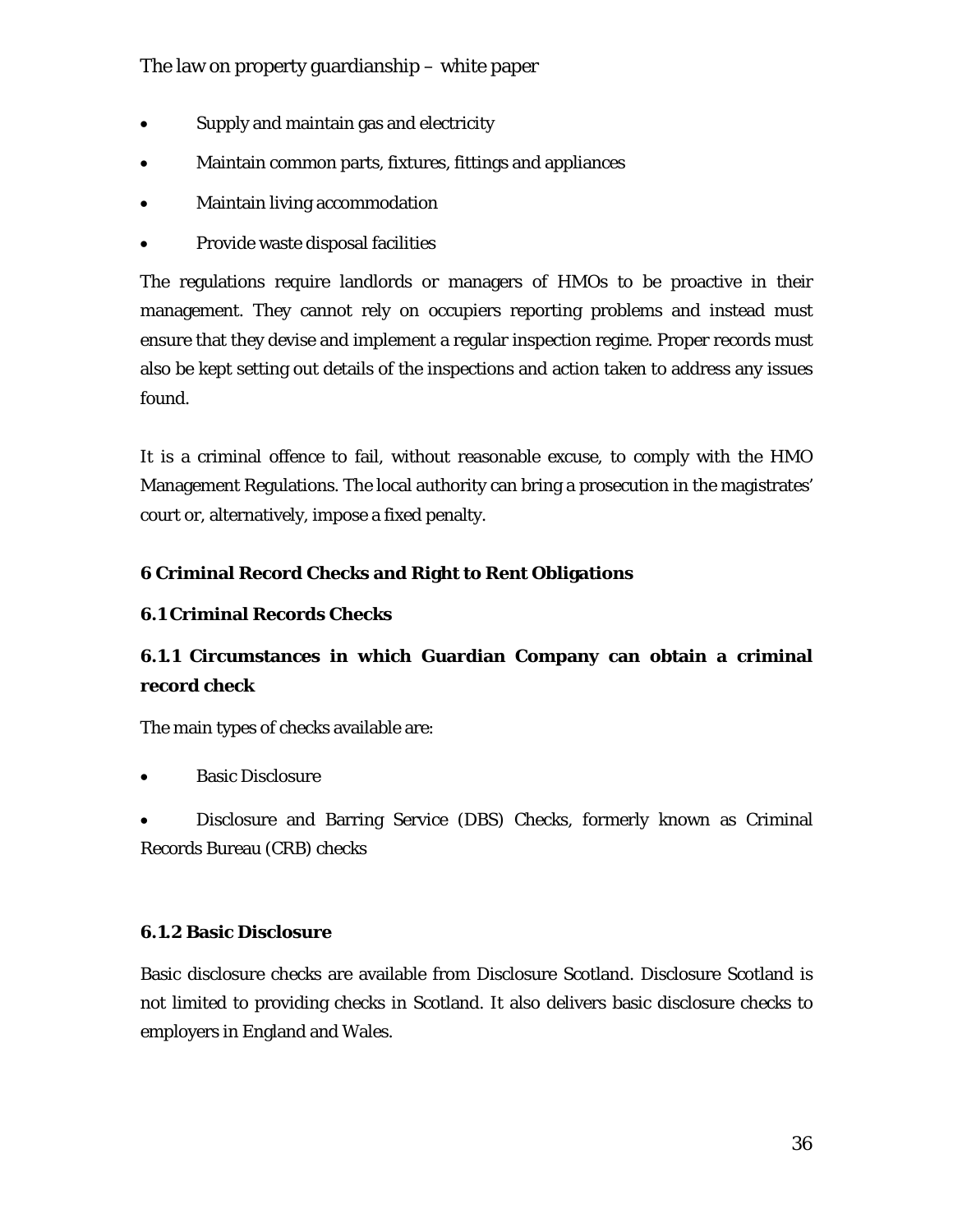Basic disclosure only provides information on 'unspent' cautions or convictions. Under the Rehabilitation of Offenders Act 1974 certain convictions become spent after a period of time, at which point the offender is treated as rehabilitated with no criminal record. For example, where an offender is sentenced to a fine, the conviction becomes spent after one year. These spent convictions will not appear on a basic disclosure check.

A Guardian Company could only obtain a basic disclosure check with the occupier's consent. Given the limited information provided on a basic disclosure certificate, its value is limited. The certificate would not show any previous convictions that have become spent.

#### **6.1.3 Disclosure and Barring Service (DBS) check**

These are checks requested by employers or certain licensing bodies to check a person's criminal record. They are usually required for jobs working with vulnerable people or children or jobs in law or finance where the role places the person in a position of trust. There are two types of DBS checks: Standard DBS checks and Enhanced DBS checks. These checks reveal all convictions and cautions as the roles are 'exempt' from the Rehabilitation of Offenders Act 1974. An Enhanced DBS check provides the highest level of disclosure but is only available for certain roles such as jobs which involve working closely with children.

A Guardian Company would only be eligible to apply for a DBS check in very limited circumstances, *e.g.*, where Guardians will be living in sheltered accommodation alongside vulnerable people or educational accommodation alongside children.

#### **6.2 Right to Rent**

The Immigration Act 2016 amended the Immigration Act 2014 to include provisions designed to prevent landlords letting property to illegal immigrants. A person who does not have leave to enter or remain in the United Kingdom is disqualified from having the 'right to rent' under a 'residential tenancy agreement'. A residential tenancy agreement is a tenancy or licence that grants a right of occupation in a property for residential use. Leave to enter or remain in the country may also be made conditional on the person not having the right to rent. An exception is made for nationals of the EEA and Switzerland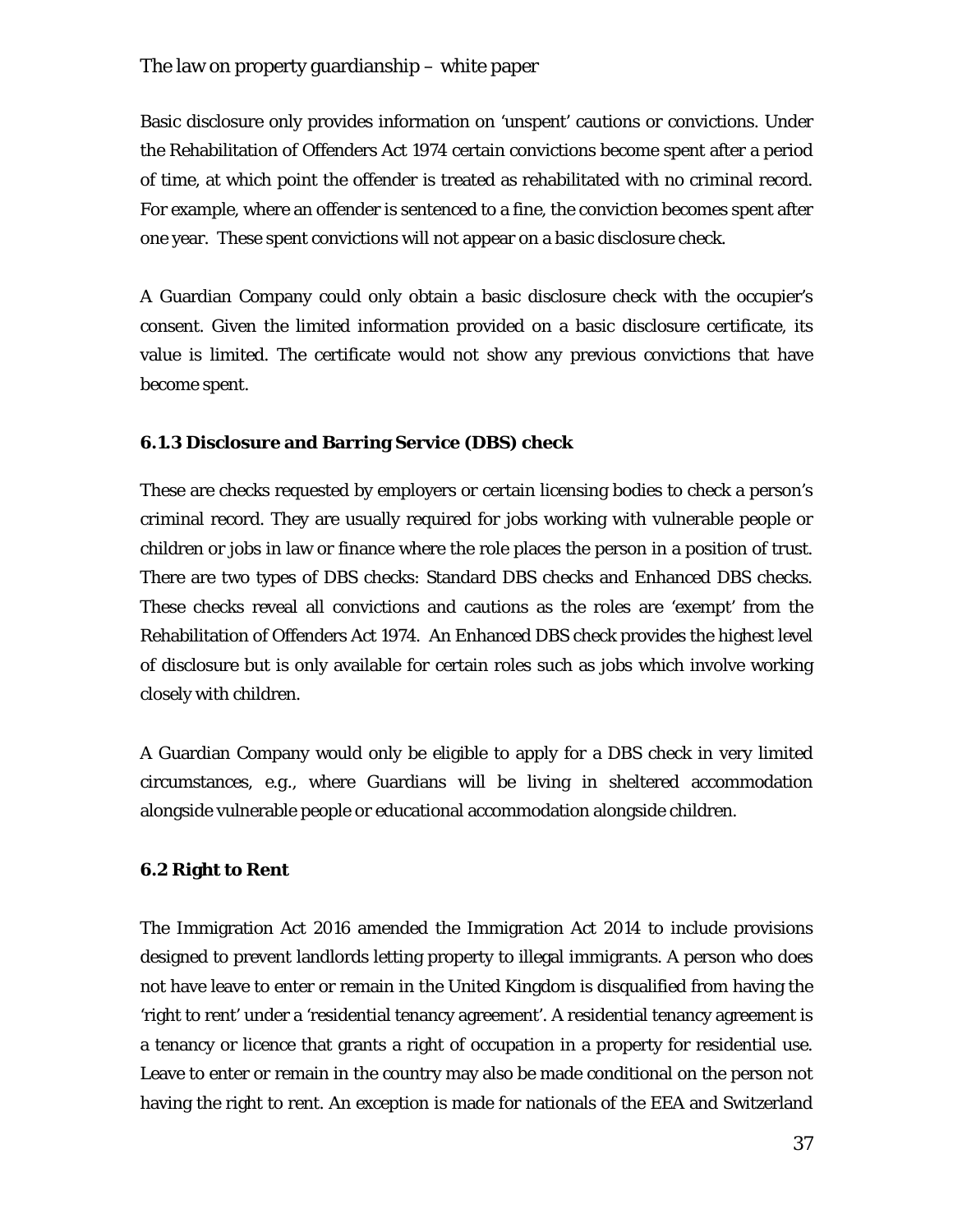so that, *e.g.*, a national of an EEA state does not lose the right to rent on losing his or her job. The provisions apply to both tenancies and licences.

Right to Rent checks are required for all Guardians. A Guardian Company should obtain and check an adult's original acceptable documents (not merely a copy) before allowing them to live in the property. The Guardian Company should make a dated paper or electronic copy of the document and retain it securely for the duration of the tenancy and for twelve months after the licence/tenancy ends. The copies should then be securely disposed of.

Reasonable enquiries to find out who will live in the property as their only or main home should be made, and a record kept of the questions asked. All adults who will live in the property, whether or not they are named on the tenancy agreement, should be checked. A Guardian Company which does not make reasonable enquiries may be liable for a civil or criminal penalty for any other adult occupiers, irrespective of whether or not they are named on the agreement and even if money is only collected from the named tenant/licensee.

Full details of the Right to Rent procedures, suitable documents and the civil and criminal penalties for failing to conduct the checks are beyond the scope of this document. Detailed guidance is to be found in the Home Office's *Code of Practice on Illegal Immigrants and private rented accommodation*, updated on 25 May 2016.

## **About the Property Guardian Providers' Association:**

*Seven of the UK's leading property guardian providers have been meeting during 2017 to discuss the issues within the sector and to explore setting up a property guardian providers' association. The providers aimed to benchmark the current legal status of a guardian, and what the obligations are for the owners or management companies for those premises being used to house guardians. This document, we hope, will help inform all stakeholders – including building owners and local authorities - and support the providers' joint aim of promoting best practice across the sector, advocating that all legal and safety standards and regulations are adhered to, or exceeded, by all providers.*

For more information contact Graham Sievers, Secretariat graham.sievers@perfectlypicked.com